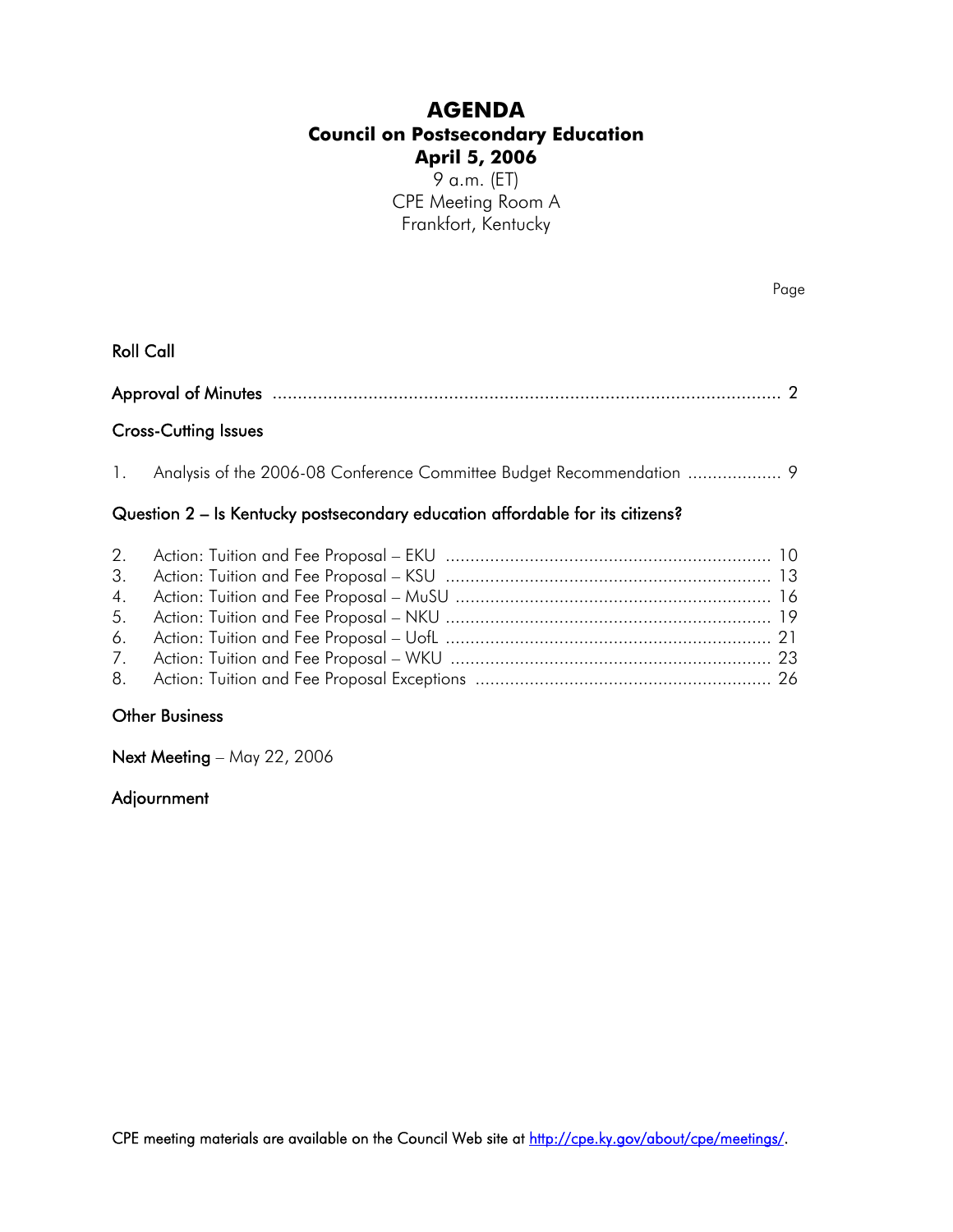## **MINUTES Council on Postsecondary Education March 24, 2006**

|                                                                            | The Council on Postsecondary Education met Friday, March 24, 2006, at<br>10 a.m. at the Council offices in Frankfort, Kentucky. Chair Greenberg<br>presided.                                                                                                                                                                                                                                                                                                                                                                                                                                                                                                              |
|----------------------------------------------------------------------------|---------------------------------------------------------------------------------------------------------------------------------------------------------------------------------------------------------------------------------------------------------------------------------------------------------------------------------------------------------------------------------------------------------------------------------------------------------------------------------------------------------------------------------------------------------------------------------------------------------------------------------------------------------------------------|
| <b>ROLL CALL</b>                                                           | The following members attended: Walter Baker, Peggy Bertelsman, Dan<br>Flanagan, Ron Greenberg, Alois Moore, Joan Taylor, John Turner, Mark<br>Wattier, and Gene Wilhoit. Bonita Black, Kevin Canafax, John Hall, Phyllis<br>Maclin, Ryan Quarles, and Jim Skaggs did not attend.                                                                                                                                                                                                                                                                                                                                                                                         |
| <b>APPROVAL</b><br>OF MINUTES                                              | The minutes of the January 30 Council meeting were approved as<br>distributed.                                                                                                                                                                                                                                                                                                                                                                                                                                                                                                                                                                                            |
| 2006-07<br><b>TUITION AND FEE</b><br><b>PROPOSALS -</b><br>KCTCS, MOSU, UK | Council president Tom Layzell presented the agenda items pertaining to the<br>2006-07 tuition and fee proposals for the Kentucky Community and<br>Technical College System, Morehead State University, and the University of<br>Kentucky. The tuition and fee proposals for the remainder of the institutions<br>will be considered at the April 5 Council meeting. The Council will consider<br>the 2007-08 tuition rates later in the year. He said that two of these<br>institutions have submitted exceptions to the parameters of the tuition policy,<br>but action on exceptions from all of the institutions will be considered at the<br>April 5 Council meeting. |
|                                                                            | RECOMMENDATION: The staff recommends that the Council approve<br>2006-07 tuition rates for the Kentucky Community and Technical College<br>System.                                                                                                                                                                                                                                                                                                                                                                                                                                                                                                                        |
|                                                                            | MOTION: Mr. Wattier moved that the recommendation be approved. Ms.<br>Moore seconded the motion.                                                                                                                                                                                                                                                                                                                                                                                                                                                                                                                                                                          |
|                                                                            | At KCTCS, undergraduate resident students taking 15 credit hours a<br>semester will be charged \$3,270 annually, an increase of \$330, the<br>maximum allowed by the Council's tuition policy. The per credit hour rate<br>for resident undergraduate students will increase from \$98 to \$109 this fall.<br>Undergraduate nonresident students at KCTCS will pay three times the rate<br>charged to residents - \$9,810 annually. The Council's policy requires the<br>nonresident rates be set at least 1.75 times the resident rate. KCTCS has<br>asked for an exception to the nonresident rate for students in contiguous<br>counties.                              |
|                                                                            | Ken Walker, KCTCS vice president for finance, commented on the proposed<br>tuition schedule. He said that KCTCS is requesting that nonresidents in<br>contiguous counties be charged 1.2 times the resident rate instead of the<br>parameter of 1.75 times the resident rate. He said that based on 2005<br>enrollment, the exception will apply to 410 students, or 0.48 percent of                                                                                                                                                                                                                                                                                      |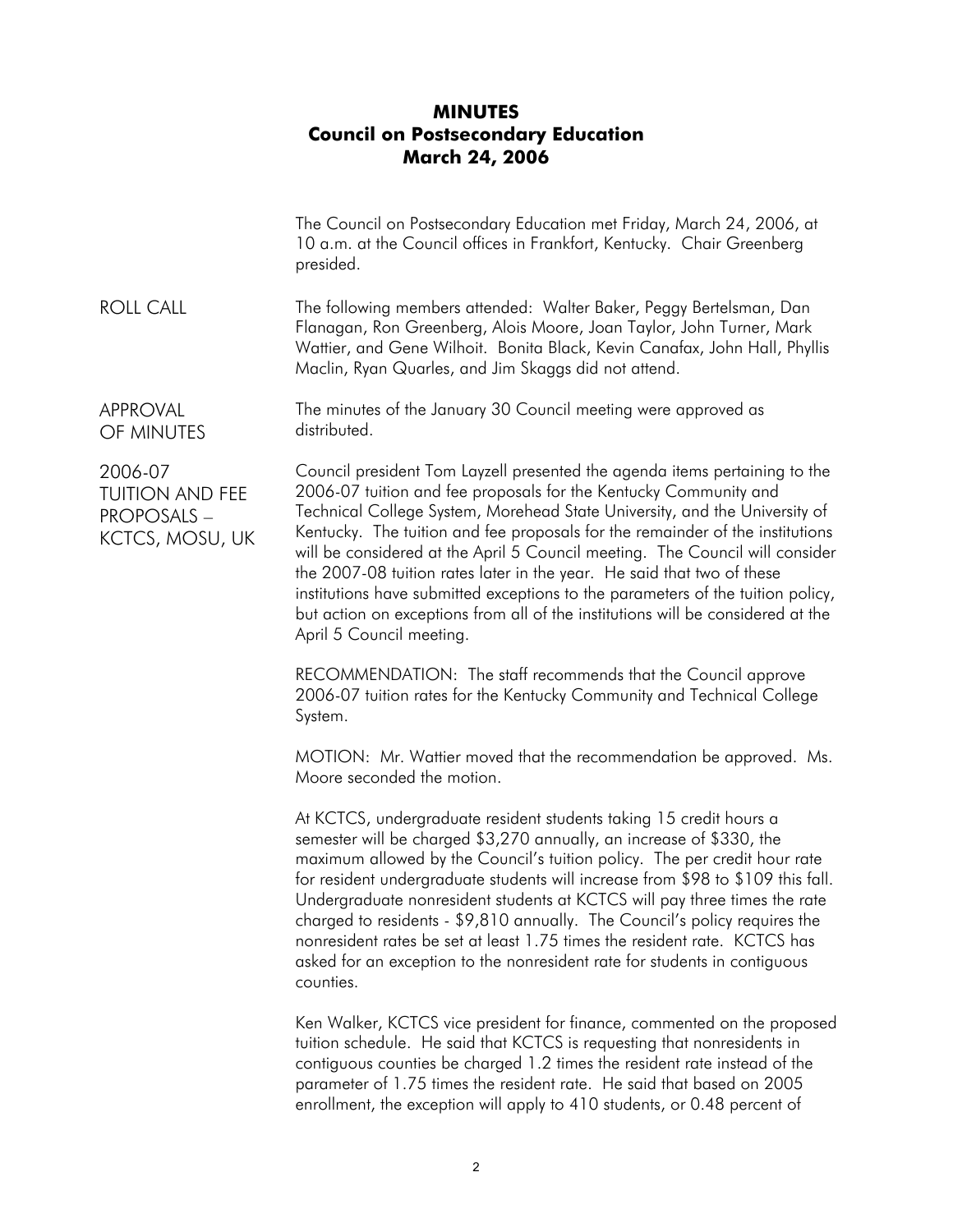students attending KCTCS institutions. KCTCS argues that a continuation of its current nonresident tuition structure will yield more tuition revenue than a strict adherence to the Council's parameter of 1.75 times the resident rate for all nonresident students. The KCTCS board of regents is proposing the two-tiered nonresident rate because this is the approach that has been taken for the past three years and the approach has worked well for the system.

VOTE: The motion passed.

RECOMMENDATION: The staff recommends that the Council approve 2006-07 tuition rates for Morehead State University.

MOTION: Mr. Turner moved that the recommendation be approved. Ms. Moore seconded the motion.

President Wayne Andrews presented information on tuition rates at Morehead State University. Full-time, resident undergraduate students will pay \$4,870 annually, a \$550 annual increase. This rate is \$45 less than the maximum allowed by the tuition policy. The per credit hour rate for Morehead will be \$205 for part-time students. The nonresident undergraduate tuition will be \$12,950 annually, 2.65 times the rate charged for residents. Morehead has asked for an exception to the parameter requiring nonresidents to pay at least 1.75 times the resident rate and that the nonresident rate be 1.25 times the resident rate for students in targeted counties in neighboring states and select urban areas.

Before setting the tuition rate, President Andrews said that Morehead went through a process to receive appropriate input and conducted a financial analysis. The institution looked at its fixed costs and its strategic investments according to the institution's strategic plan, reviewed the affordability study, and conducted a market analysis with respect to tuition rates. In addition, faculty were involved through the governance process, a workshop was conducted with the board of regents, and a student forum was held.

VOTE: The motion passed.

RECOMMENDATION: The staff recommends that the Council approve 2006-07 tuition rates for the University of Kentucky.

MOTION: Mr. Flanagan moved that the recommendation be approved. Ms. Moore seconded the motion.

At UK, annual rates for full-time, resident undergraduates will increase from \$5,812 to \$6,510 for lower-division students, an increase of \$698. Tuition for upper-division students will increase from \$4,980 to \$6,698, an increase of \$718 over two semesters. These increases are \$180 less than the maximum allowed by the tuition policy. UK undergraduate nonresidents will pay \$13,970 annually for lower-division students and \$14,156 for upperdivision students, approximately 2.1 times the rate charged to residents. UK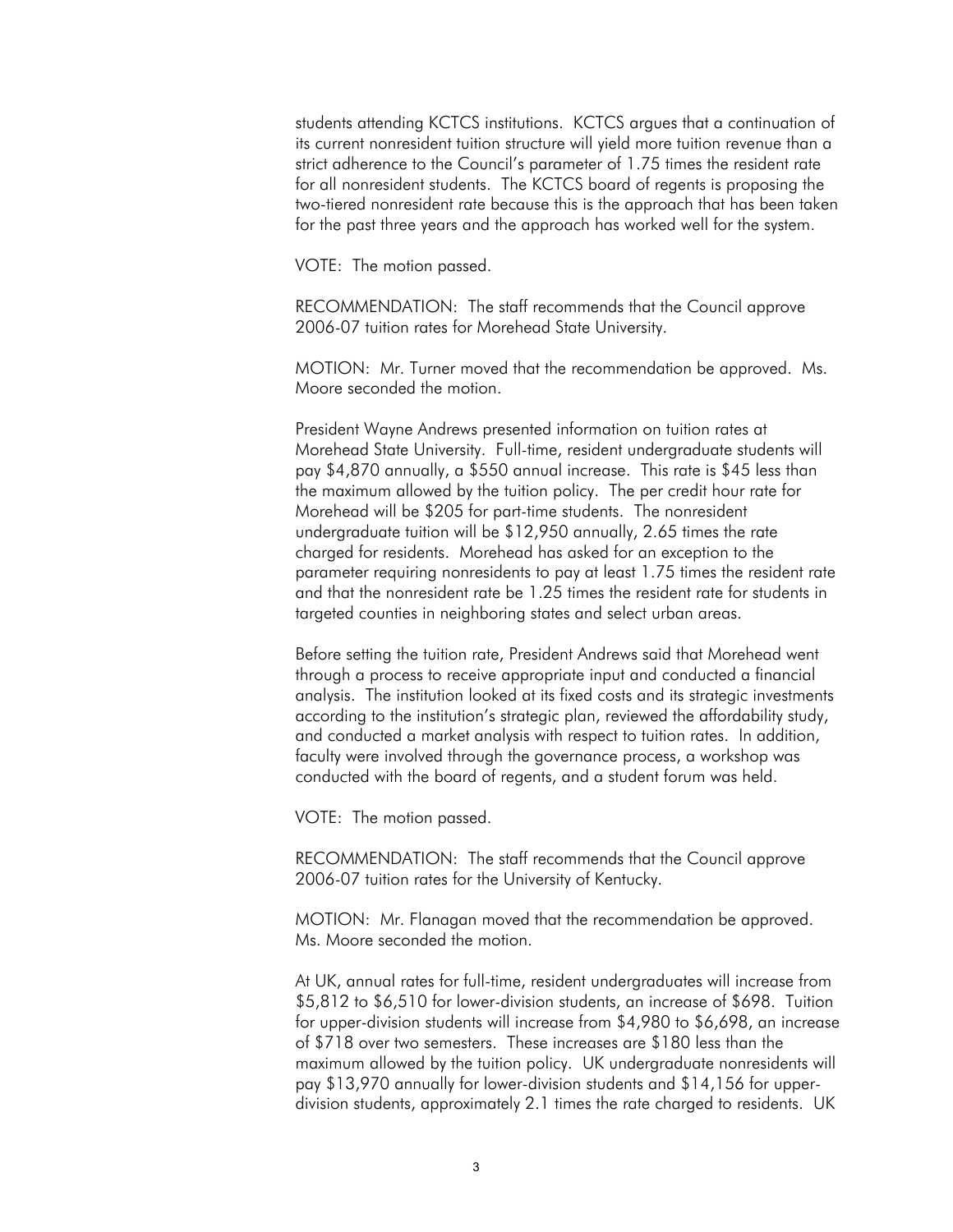requested no exceptions to the tuition policy.

VOTE: The motion passed.

Mr. Greenberg asked that the institutions respond to these questions at the April 5 meeting:

- 1. What percentage of out-of-state students from contiguous counties to Kentucky remain in Kentucky after graduation? What percentage of other out-of-state students remain in Kentucky?
- 2. Are postsecondary institutions in contiguous counties more expensive or less expensive than Kentucky institutions? If more expensive, by how much?
- 3. What is the cost per student versus revenue per student?
- 4. Do the out-of-state tuition rates vary from any reciprocity agreement?

ANALYSIS OF THE 2006-08 SENATE BUDGET RECOMMENDATION An analysis of the 2006-08 Senate budget recommendation was presented for information. The major changes made by the Senate to the House version of the budget are listed below. Dr. Layzell said that the budget request is now in the hands of the legislative leadership and the conference committee. The Council has communicated to the members of the legislature the need for adequate funding for postsecondary education.

- The Senate restored the \$1 million reduction to the Council's operations budget included in the House budget.
- The Senate added funding for statewide postsecondary initiatives that were included in the Governor's budget for programs such as contract spaces, college level learning assessment, the college access initiative, academic innovation and collaborative grants, the P-16 engineering pipeline, and the collaborative public health initiative.
- The Senate eliminated \$4 million included in the House budget for a legislative scholarship program.
- The Senate added an additional \$10 million in benchmark funding to the House level for a total increase in 2008 of \$30 million (in addition to the \$20 million in 2007).
- Business plan funding provided in the House budget (\$23 million) for KSU, MuSU, NKU, UK, UofL, and WKU was eliminated for all institutions except for UK, which received \$17.7 million in the Senate version.
- The Senate eliminated the \$10 million in affordability and retention funding provided by the House for EKU, MoSU, and six community colleges.
- The Senate added regional stewardship funding of \$1.2 million in 2007 and \$3.6 million in 2008 consistent with the Governor's recommendation (the House had no funds for 2007 and \$4.8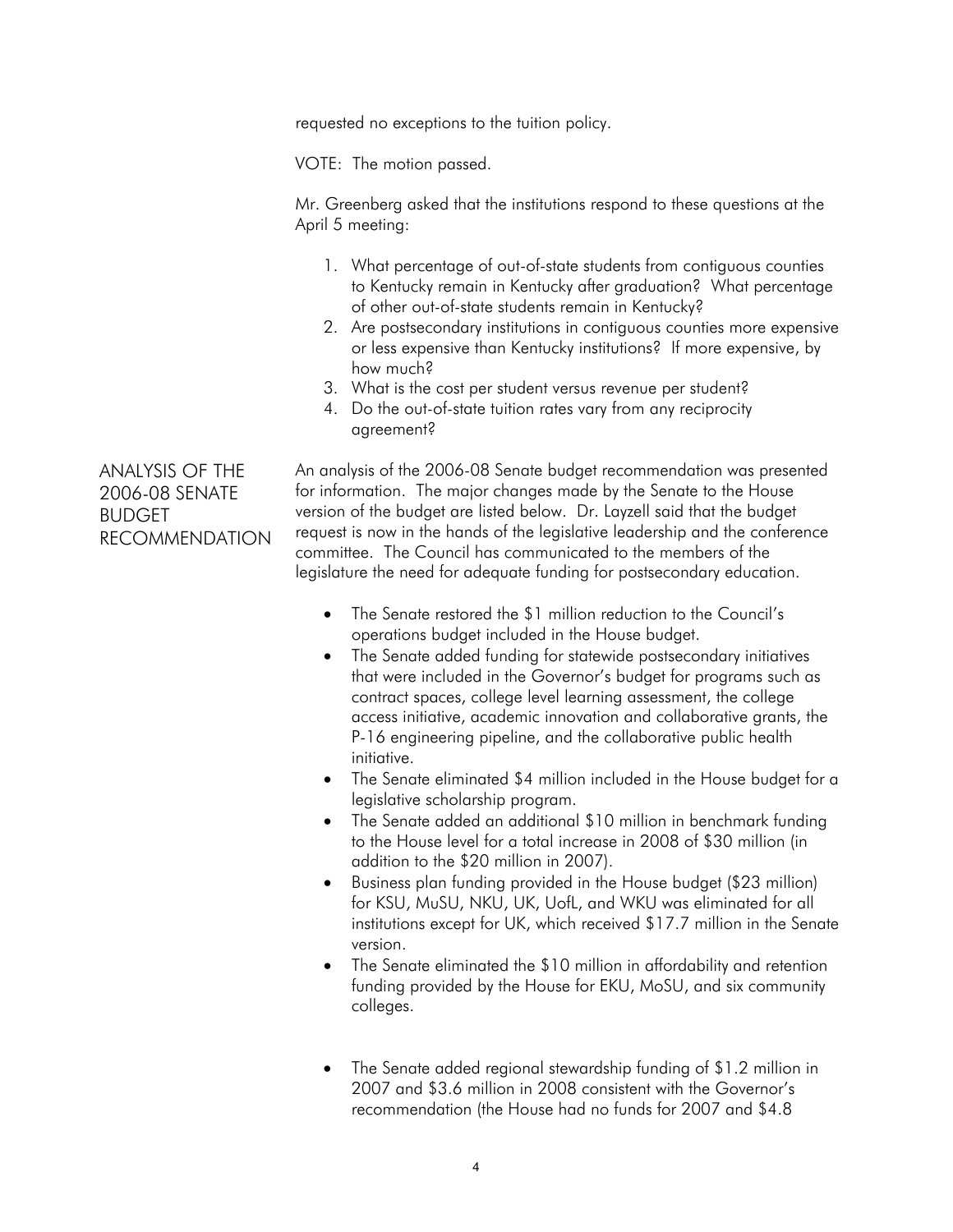million in 2008).

- The Senate changed the \$6 million in nonrecurring research support for UK and UofL from operating funding to bonded debt.
- The Senate provided \$382.1 million in state bonds compared to \$507.0 million recommended by the House and \$507.1 million as recommended by the Council.
- The Senate provided \$32.8 million for debt service (22 projects, combination ½ year and full year debt service) compared to \$24.1 million recommended by the House (32 projects, ½ year debt service) and \$55.6 million recommended by the Council (full-year debt service for 22 projects).
- Nine of the 22 capital projects recommended by the Council are not in the Senate Substitute (HB 380) compared to six projects not included by the House.
- Eight of the 22 capital projects included by the Senate (HB 380) compared to 16 of 32 projects included by the House were not recommended by the Council.

FUNDING POLICY DEVELOPMENT Mr. Greenberg urged the Council members to review the document pertaining to the development of the funding policy. The information was discussed at the March 8 Executive Committee meeting and also at the meeting of the Budget and Finance Policy Group earlier in the day. The document will be used to prepare for the next budgetary process and includes information about what it will take to reach the goal of narrowing the educational gap in Kentucky and moving Kentucky closer to the national level of adults with bachelor's degrees or higher by the year 2020. This information will be shared with the Strategic Committee on Postsecondary Education at its next meeting.

LEGISLATIVE UPDATE Lee Nimocks of the Council staff discussed the status of several bills being considered by the legislature that relate to postsecondary education. A final listing will be provided at the conclusion of the legislative session.

BUDGET AND FINANCE POLICY GROUP REPORT Dan Flanagan, chair of the Budget and Finance Policy Group, reported on the meeting earlier that day. The group discussed the 2020 educational attainment projections, the draft funding policy, and the quarterly agency budget report of the Council. The policy group plans to spend some time each quarter reviewing the budget report.

COMMISSIONER OF EDUCATION REPORT Commissioner of Education Gene Wilhoit updated the Council on activities of the Kentucky Board of Education. He said that the board has made several advancements in the last few months that will bring postsecondary education and K-12 closer together in the goal to increase success for all students. He discussed the redesigned assessment system, changes to the minimum requirements for high school graduation which will take effect with the graduating class of 2012, performance-based credit options for students, and changes to the writing portfolio procedures. Initiatives underway include work in the dual credit area and a project that will follow students from K-12 through postsecondary education experiences.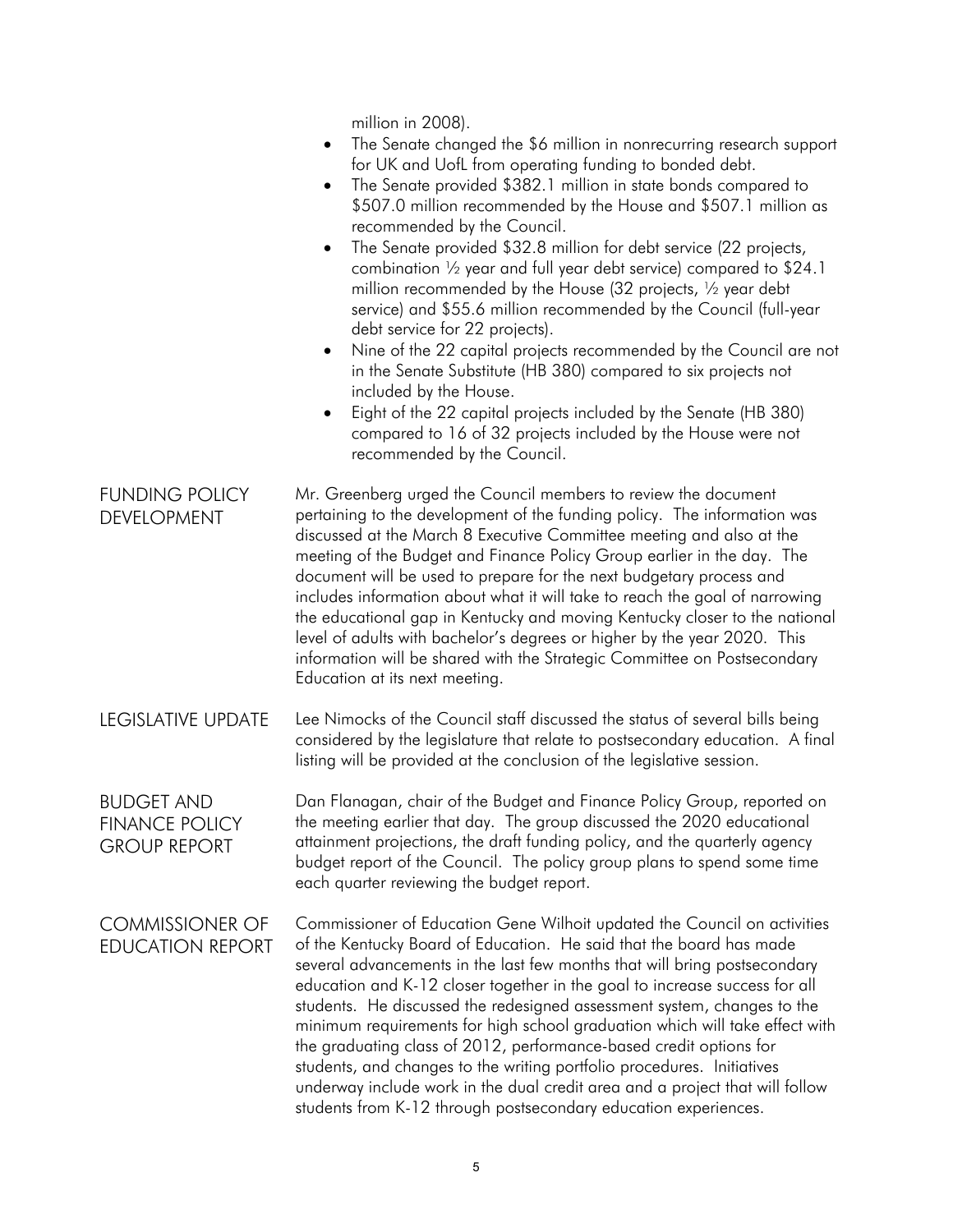Dr. Layzell said that the lack of connectivity and interrelationship between data systems led to the joint budget request under consideration by the General Assembly. He said that the Council will see more joint planning between the Council and K-12 in the coming months.

Given the increased high school graduation requirements, Mr. Greenberg asked the Budget and Finance Policy Group to look at projections for success of students going on to postsecondary education. He said that the increased requirements should impact remediation and retention rates.

DLAC AND KYVU REPORT Myk Garn of the Council staff provided an update on the activities of the Distance Learning Advisory Committee and the Kentucky Virtual University. He said that last May KYVU hosted a visit from a special committee of the Southern Association of Colleges and Schools, the regional accrediting body. The SACS report issued in June 2005 listed 25 recommendations for KYVU in the areas of mission, governance, effectiveness, educational programs, and financial and physical resources. The report said that significant changes have occurred for KYVU since its conception as a component of House Bill 1, both within the organization and within the statewide context.

> As a result of the report, a planning process was put in place to reevaluate the mission of KYVU and respond to the current challenges that best serve the state. Focus groups were held with online faculty, online students, distance learning administrators, and Council and KYVU staff. DLAC charged its working group, the Distance Learning Steering Team, to develop recommendations for KYVU to incorporate into the new strategic plan. The recommendations address who KYVU should serve, what ways it should serve its constituencies, guiding principles, exploring alternative names rather than continuing to call itself a "university," and changes to the KVYU advisory structure. The recommendations were approved by DLAC at its March 22 meeting. The steering team and DLAC will move ahead with developing the KYVU strategic plan. It is anticipated that a report will be provided to the Council in summer 2006.

A report describing how KYVU has complied with some of the recommendations will be submitted to SACS April 1, 2006. The KYVU response will be reviewed by SACS and a report will be issued following its June 2006 meeting.

Mr. Greenberg said that the original mission of KYVU was to allow access for all students through technology. He asked the Quality and

Accountability Policy Group to review the status of KYVU's mission and provide the Council a report at a future meeting.

QUALITY AND ACCOUNTABILITY Mr. Wattier gave a report from the Quality and Accountability Policy Group meeting held earlier in the day. The group feels that the trust fund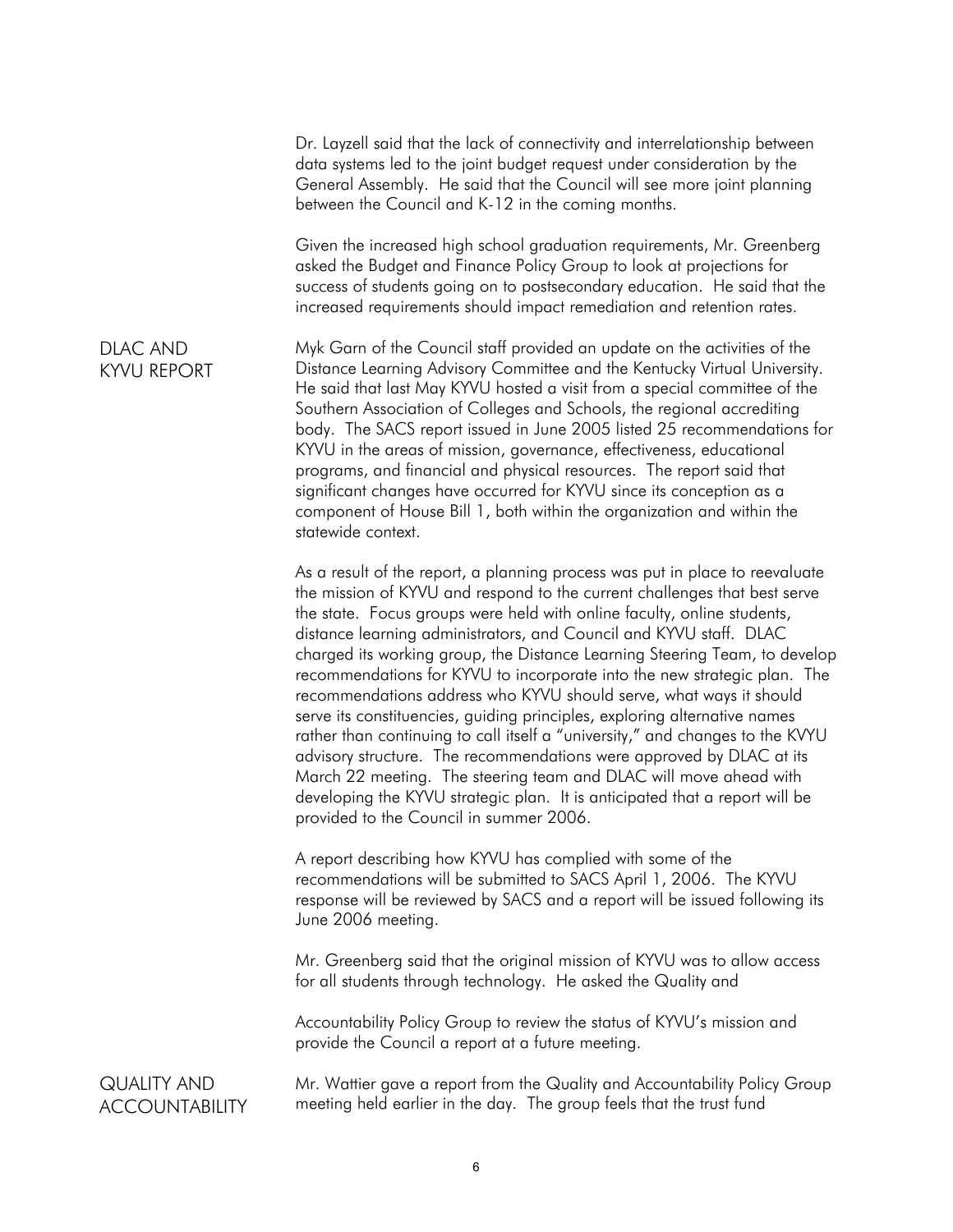| <b>POLICY GROUP</b><br><b>REPORT</b>                                     | guidelines are adequate and are ready to be put in place pending the<br>provision of resources in the 2006-08 budget. A report was given on the<br>recent developmental education conference, and the policy group suggested<br>that a task force be created to develop recommendations pertaining to<br>developmental education. The group also discussed the institutions' use of<br>the National Survey of Student Engagement to improve student learning. In<br>May, NSSE staff will participate in a pre-conference event in advance of the<br><b>Faculty Development Conference.</b>                                                                                                                                                                                                                                                                                                                                                                                                                                                                                                                                                                                                                                                                                                                                                                                                                                                                                 |
|--------------------------------------------------------------------------|----------------------------------------------------------------------------------------------------------------------------------------------------------------------------------------------------------------------------------------------------------------------------------------------------------------------------------------------------------------------------------------------------------------------------------------------------------------------------------------------------------------------------------------------------------------------------------------------------------------------------------------------------------------------------------------------------------------------------------------------------------------------------------------------------------------------------------------------------------------------------------------------------------------------------------------------------------------------------------------------------------------------------------------------------------------------------------------------------------------------------------------------------------------------------------------------------------------------------------------------------------------------------------------------------------------------------------------------------------------------------------------------------------------------------------------------------------------------------|
| <b>CEO REPORT</b>                                                        | Mr. Baker reported on activities of the Committee on Equal Opportunities.<br>The staff will move forward to issue the request for proposals to conduct a<br>statewide diversity assessment to support the development of a new Kentucky<br>Plan for Equal Opportunities or a diversity plan. The vendor should be<br>selected by July 2006. The study is expected to be completed and a final<br>report given to the CEO, the Council, and the institutions by June 2007.<br>Mr. Baker said that the CEO is pleased with the actions being taken at the<br>University of Kentucky to address the recent downturn in enrollment of<br>African Americans as first-time freshmen. The CEO has received an interim<br>report by KCTCS regarding the actions being taken by the respective districts<br>to address the recent downturn in enrollment of African Americans as first-<br>time freshmen and the actions being taken to implement CEO<br>recommendations from the September 2005 campus visit report. The CEO<br>expressed concern that the KCTCS board of regents does not have any<br>representation from the African American community.<br>MOTION: Mr. Baker moved that the Council send a letter to Governor<br>Fletcher urging him to give strong consideration to the lack of African<br>American representation on the KCTCS board of regents during the next<br>round of appointments in 2006. Ms. Taylor seconded the motion.<br>VOTE: The motion passed. |
|                                                                          |                                                                                                                                                                                                                                                                                                                                                                                                                                                                                                                                                                                                                                                                                                                                                                                                                                                                                                                                                                                                                                                                                                                                                                                                                                                                                                                                                                                                                                                                            |
| <b>STATEWIDE</b><br><b>FACILITITES</b><br><b>CONDITION</b><br>ASSESSMENT | Dr. Layzell said that a contract has been signed with a vendor to conduct the<br>statewide facilities condition assessment. The selected vendor will complete<br>the review between March and November 2006. The project is expected to<br>be completed and a final report given to the Council and the institutions by<br>December 2006.                                                                                                                                                                                                                                                                                                                                                                                                                                                                                                                                                                                                                                                                                                                                                                                                                                                                                                                                                                                                                                                                                                                                  |
| <b>CPE MEMBERS</b>                                                       | Mr. Greenberg announced that since the last meeting Susan Guess resigned<br>from the Council due to family commitments.                                                                                                                                                                                                                                                                                                                                                                                                                                                                                                                                                                                                                                                                                                                                                                                                                                                                                                                                                                                                                                                                                                                                                                                                                                                                                                                                                    |
| <b>RESOLUTIONS</b>                                                       | Mr. Greenberg read resolutions for Susan Guess, Esther Jansing, and<br>Charlie Owen.<br>MOTION: Mr. Baker moved that the resolutions be approved. Ms.<br>Bertelsman seconded the motion.                                                                                                                                                                                                                                                                                                                                                                                                                                                                                                                                                                                                                                                                                                                                                                                                                                                                                                                                                                                                                                                                                                                                                                                                                                                                                   |
|                                                                          | VOTE: The motion passed.                                                                                                                                                                                                                                                                                                                                                                                                                                                                                                                                                                                                                                                                                                                                                                                                                                                                                                                                                                                                                                                                                                                                                                                                                                                                                                                                                                                                                                                   |

7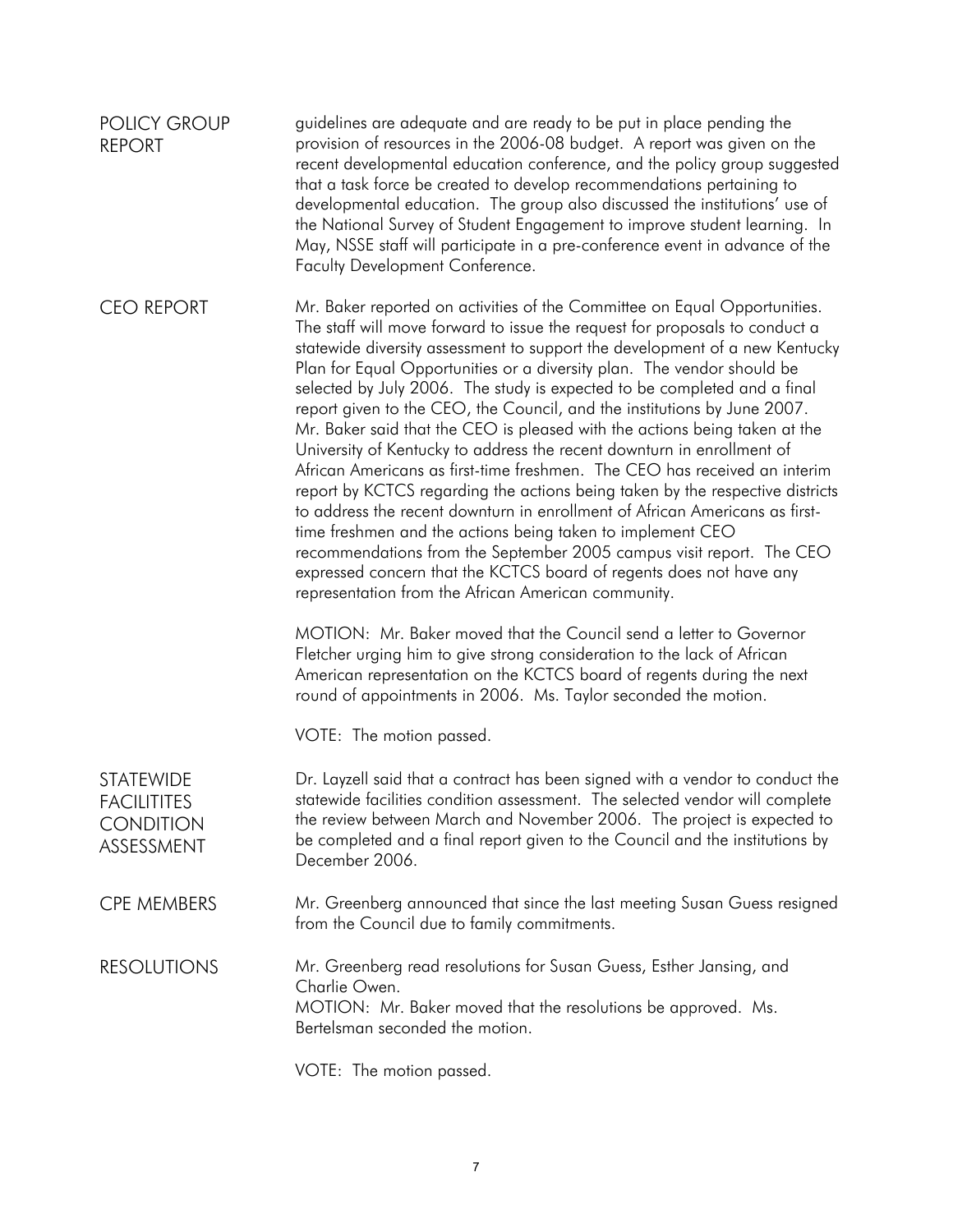NEXT MEETING The next Council meeting is April 5, 2006.

ADJOURNMENT The meeting adjourned at 11:35 a.m.

Thomas D. Layzell President

Phyllis L. Bailey Senior Associate, Executive Relations

 $\mathcal{L}_\text{max}$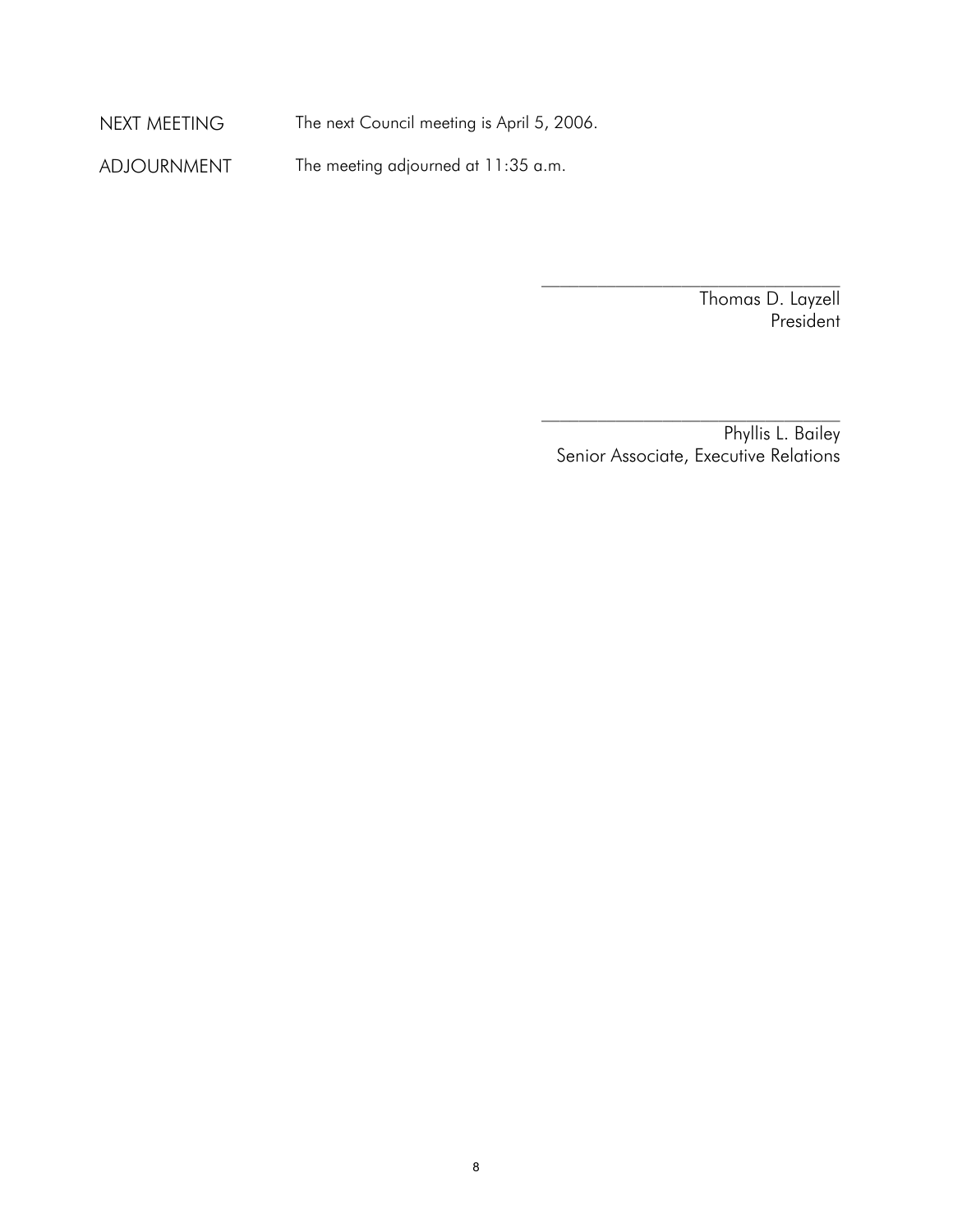# **Analysis of the 2006-08 Conference Committee Budget Recommendation**

At the time of this writing, the Conference Committee Budget Recommendation for 2006-08 was not available. An analysis will be provided at the April 5 meeting.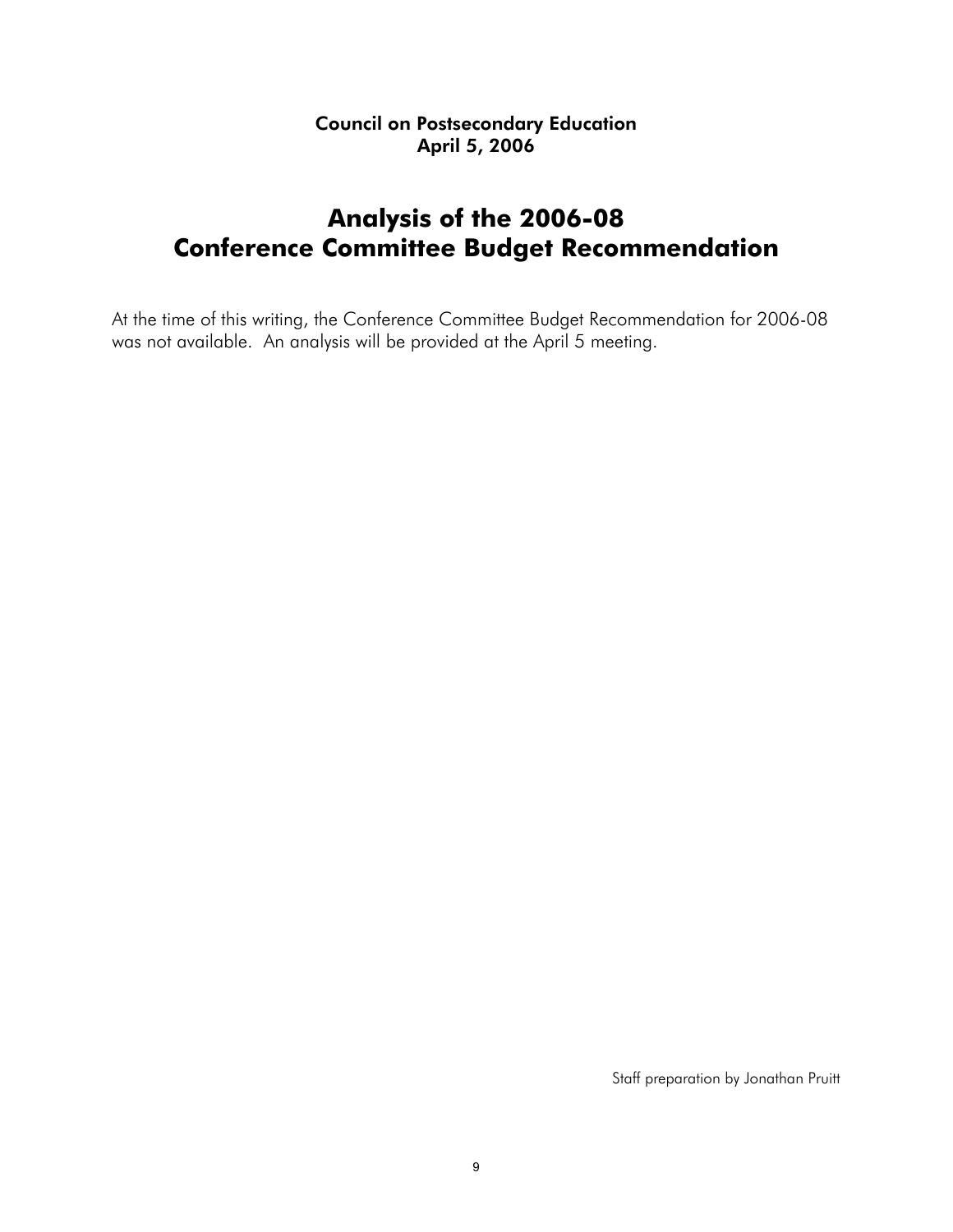# **Tuition and Fee Proposal Eastern Kentucky University**

### **ACTION: The staff recommends that the Council approve 2006-07 tuition rates for Eastern Kentucky University.**

Proposed 2006-07 tuition and mandatory fees for Eastern Kentucky University fall within the parameters established by the Council with one exception. The exception for Eastern Kentucky University is presented in a separate agenda item.

#### Undergraduate Resident Rates

Under the Eastern Kentucky University proposal, annual rates for full-time, resident undergraduates will increase from \$4,660 to \$5,192, an increase of \$532 (see Attachment A). This increase is \$1 less than the maximum parameter of \$5,193.

#### Undergraduate Nonresident Rates

Under the proposal, nonresident rates will be \$14,538. This is 2.8 times the rate charged to residents. This rate meets the Council's parameter that requires nonresident rates be at least 1.75 times the resident rate. Eastern Kentucky University is requesting an exception for nonresident students in targeted counties contiguous to Kentucky. This request is presented in a separate agenda item.

#### Graduate Rates

Attachment A is a complete listing of rates, including graduate programs.

#### Mandatory Fees

A complete listing of mandatory student fees for 2005-06 and 2006-07 may be found in Attachment B.

#### Tuition Revenue

Revenue from tuition and fees is projected to increase from \$74.8 million to \$82.5 million or \$7.7 million from 2006 to 2007.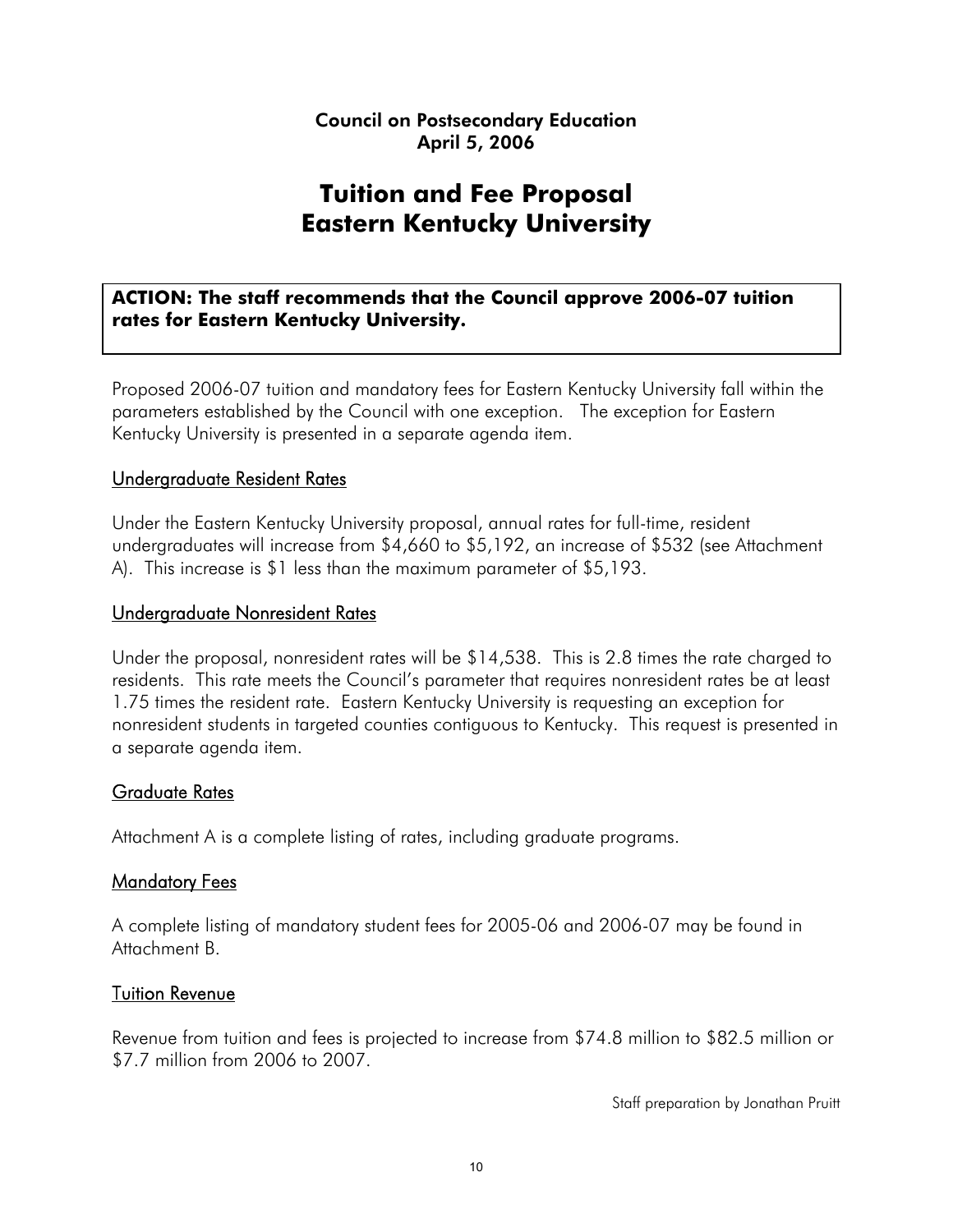#### **2006-07 TUITION & MANDATORY FEE RATES (Fall 2006 and Spring 2007)**

| <b>Institution/Level/Residency Status</b><br><b>Eastern Kentucky University</b> |    | Fall<br>2006<br><b>Rates</b> |               | <b>Spring</b><br>2007<br><b>Rates</b> |    | Annual<br>2006-07<br><b>Rates</b> |    | Annual<br>2006-07<br><b>Parameter</b> | <b>Dollar</b><br><b>Variance</b><br>Rate & Parameter |       |
|---------------------------------------------------------------------------------|----|------------------------------|---------------|---------------------------------------|----|-----------------------------------|----|---------------------------------------|------------------------------------------------------|-------|
|                                                                                 |    |                              |               |                                       |    |                                   |    |                                       |                                                      |       |
| <b>Undergraduate</b>                                                            |    |                              |               |                                       |    |                                   |    |                                       |                                                      |       |
| Resident                                                                        |    |                              |               |                                       |    |                                   |    |                                       |                                                      |       |
| Full-time                                                                       | \$ | 2,596                        | $\mathcal{S}$ | 2,596                                 | \$ | 5,192                             | \$ | 5,193                                 | \$                                                   | (1)   |
| Per Credit Hour                                                                 |    | 216                          |               | 216                                   |    | 216                               |    |                                       |                                                      |       |
| Nonresident                                                                     |    |                              |               |                                       |    |                                   |    |                                       |                                                      |       |
| Full-time                                                                       |    | 7,269                        |               | 7,269                                 |    | 14,538                            |    | 9,088                                 |                                                      | 5,450 |
| Per Credit Hour                                                                 |    | 606                          |               | 606                                   |    | 606                               |    |                                       |                                                      |       |
| <b>Online Prgrams</b>                                                           |    |                              |               |                                       |    |                                   |    |                                       |                                                      |       |
| Justice and Safety Online Courses (per credit hour)                             |    | 350                          |               | 350                                   |    | 350                               |    | N/A                                   |                                                      | N/A   |
| Other Online Courses (per credit hour)                                          |    | 260                          |               | 260                                   |    | 260                               |    | N/A                                   |                                                      | N/A   |
| <b>Graduate</b>                                                                 |    |                              |               |                                       |    |                                   |    |                                       |                                                      |       |
| Resident                                                                        |    |                              |               |                                       |    |                                   |    |                                       |                                                      |       |
| Full-time                                                                       |    | 2,805                        |               | 2,805                                 |    | 5,610                             |    | N/A                                   |                                                      | N/A   |
| Per Credit Hour                                                                 |    | 311                          |               | 311                                   |    | 311                               |    |                                       |                                                      |       |
| Nonresident                                                                     |    |                              |               |                                       |    |                                   |    |                                       |                                                      |       |
| Full-time                                                                       |    | 7,955                        |               | 7,955                                 |    | 15,910                            |    | N/A                                   |                                                      | N/A   |
| Per Credit Hour                                                                 |    | 883                          |               | 883                                   |    | 883                               |    |                                       |                                                      |       |
| <b>Full-time - Incentive Grant Counties</b>                                     |    | 4,462                        |               | 4,462                                 |    | 8,924                             |    | N/A                                   |                                                      | N/A   |
| Per Credit Hour - Incentive Grant Counties                                      |    | 495                          |               | 495                                   |    | 495                               |    |                                       |                                                      |       |
| <b>Online Prgrams</b>                                                           |    |                              |               |                                       |    |                                   |    |                                       |                                                      |       |
| Justice and Safety Online Courses (per credit hour)                             |    | 500                          |               | 500                                   |    | 500                               |    | N/A                                   |                                                      | N/A   |
| Other Online Courses (per credit hour)                                          |    | 375                          |               | 375                                   |    | 375                               |    | N/A                                   |                                                      | N/A   |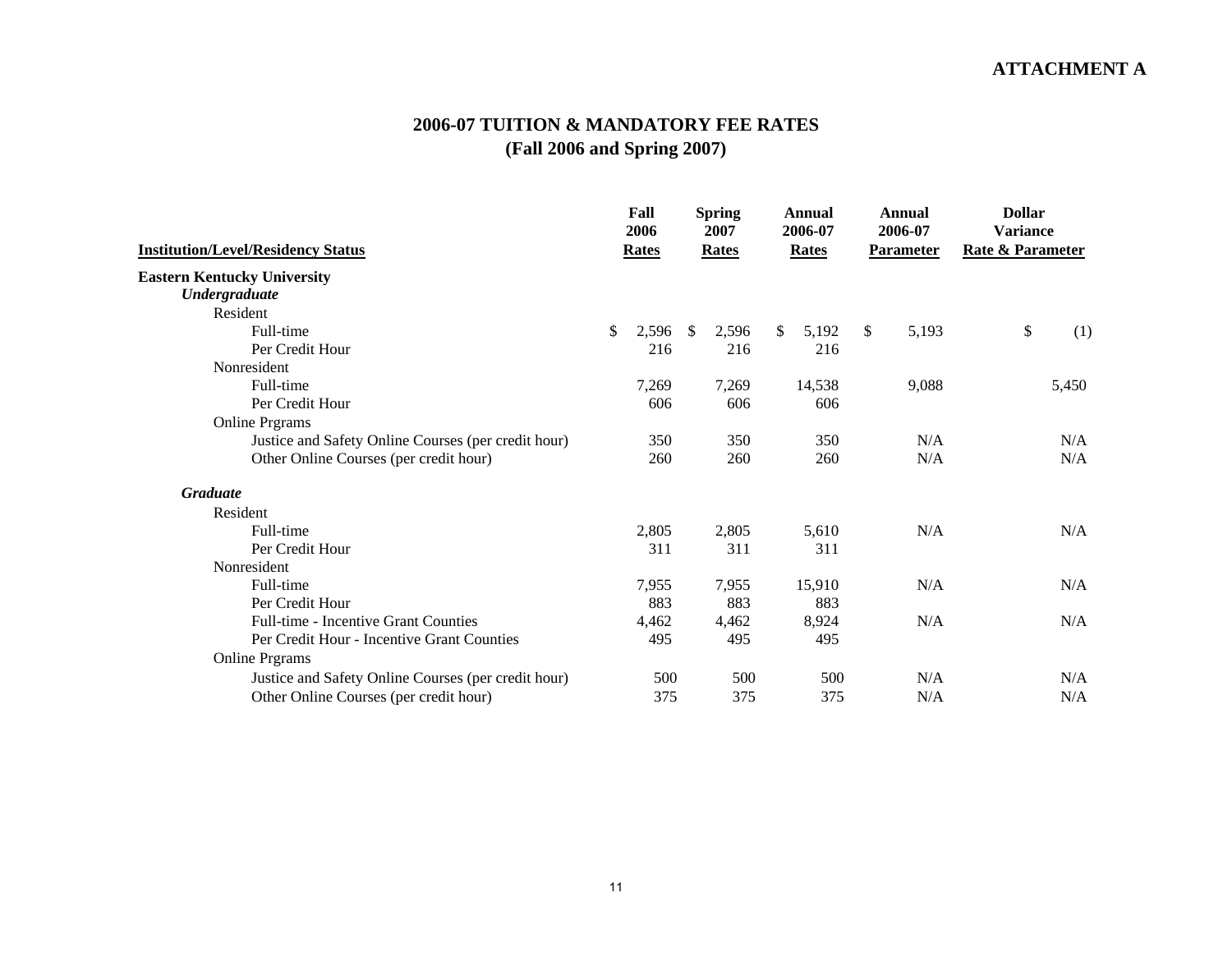#### **2006-07 MANDATORY FEE SCHEDULE EASTERN KENTUCKY UNIVERSITY**

|                               | 2005-06               |     | 2006-07               |     |                                                           |  |  |  |  |
|-------------------------------|-----------------------|-----|-----------------------|-----|-----------------------------------------------------------|--|--|--|--|
| Level                         | <b>Mandatory Fees</b> |     | <b>Mandatory Fees</b> |     | <b>Condition for Payment</b>                              |  |  |  |  |
| <b>Undergraduate</b>          |                       |     |                       |     |                                                           |  |  |  |  |
| <b>Student Activity Fee</b>   |                       | 300 |                       | 300 | Full-time enrollment (not assessed to part-time students) |  |  |  |  |
| <b>Student Technology Fee</b> |                       | 100 |                       | 100 | Enrollment at the University                              |  |  |  |  |
| <b>Student Recreation Fee</b> |                       | 60  |                       | 60  | Enrollment at the University                              |  |  |  |  |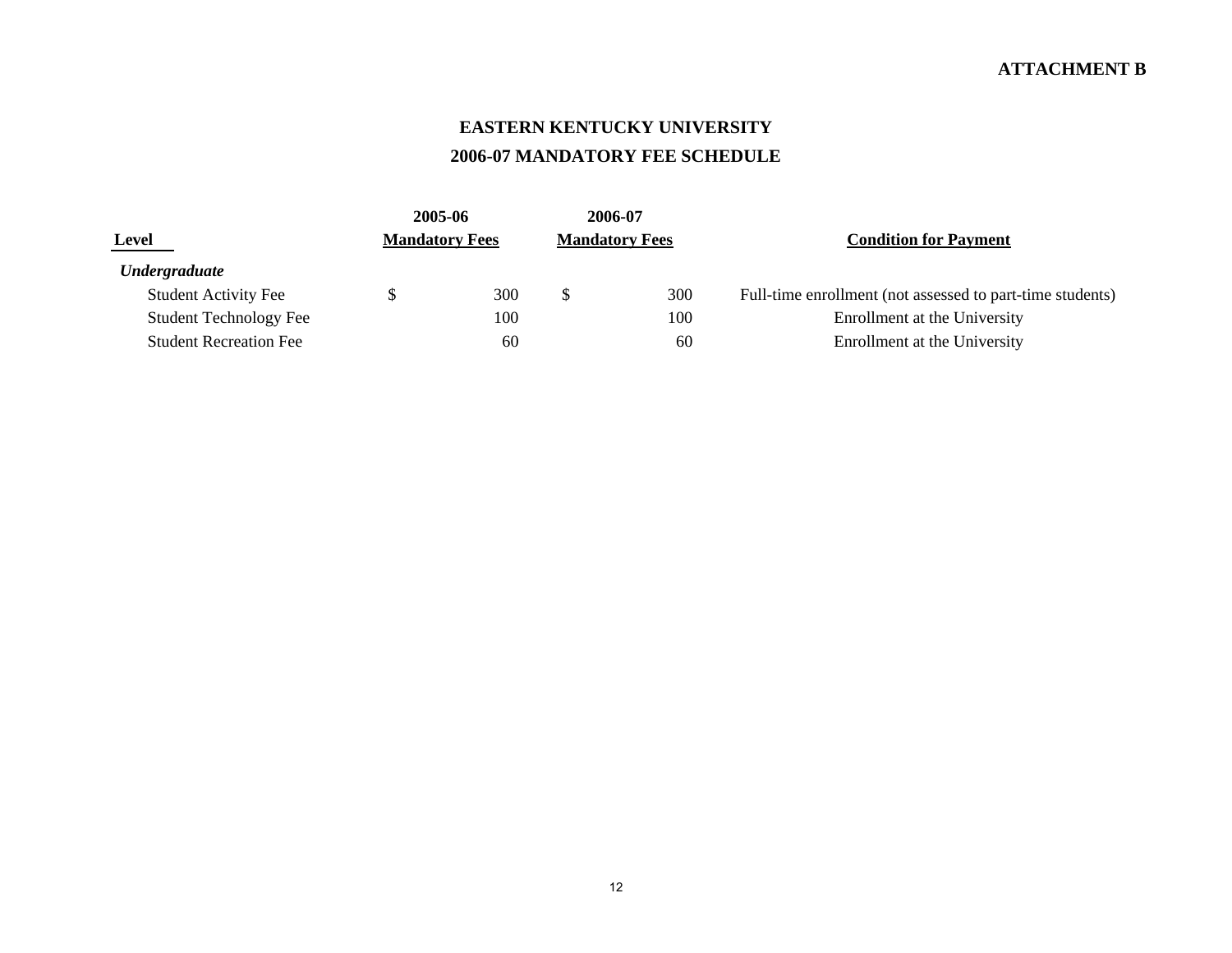# **Tuition and Fee Proposal Kentucky State University**

#### **ACTION: The staff recommends that the Council approve 2006-07 tuition rates for Kentucky State University.**

Proposed 2006-07 tuition and mandatory fees for Kentucky State University fall within the parameters established by the Council.

#### Undergraduate Resident Rates

Under the Kentucky State University proposal, annual rates for full-time, resident undergraduates will increase from \$4,468 to \$4,950, an increase of \$482 (see Attachment A). This increase is \$85 less than the maximum parameter of \$5,035.

#### Undergraduate Nonresident Rates

Under the proposal, nonresident rates will be \$11,500. This is 2.32 times the rate charged to residents. This rate meets the Council's parameter that requires nonresident rates be at least 1.75 times the resident rate.

#### Graduate Rates

Attachment A is a complete listing of rates, including graduate programs.

#### Mandatory Fees

A complete listing of mandatory student fees for 2005-06 and 2006-07 may be found in Attachment B. Kentucky State University indicates that mandatory fees are 'bundled' with tuition into a single rate for 2006-07.

#### Tuition Revenue

Revenue from tuition and fees is projected to increase from \$13.4 million to \$15.1 million or \$1.7 million from 2006 to 2007. Kentucky State University indicates that the estimated increase in revenue is due to an increase in both tuition rates and enrollment.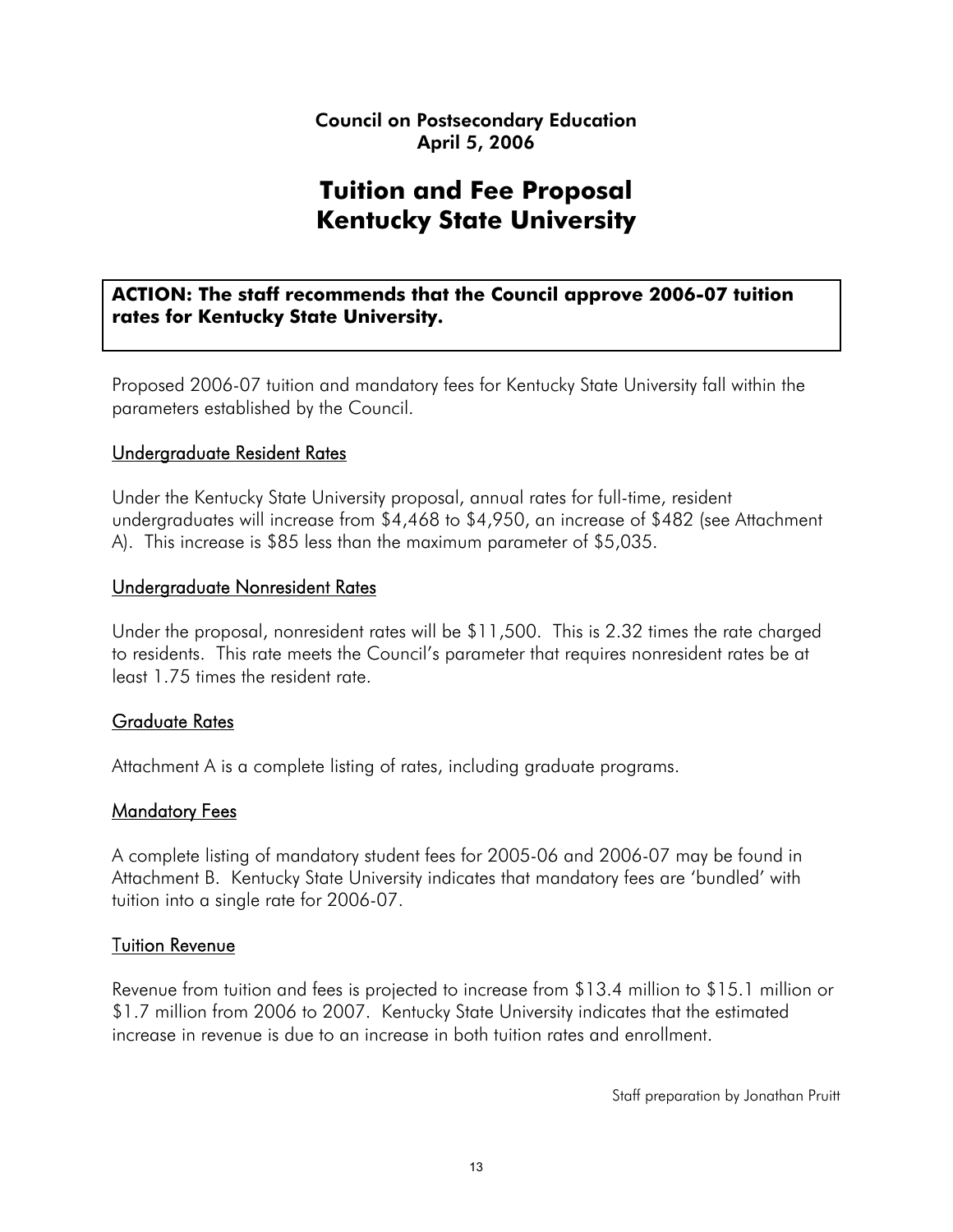#### **ATTACHMENT A**

#### **2006-07 TUITION & MANDATORY FEE RATES (Fall 2006 and Spring 2007)**

| <b>Institution/Level/Residency Status</b> |                           | Fall<br>2006<br><b>Rates</b> |              | <b>Spring</b><br>2007<br><b>Rates</b> |               | <b>Annual</b><br>2006-07<br><b>Rates</b> |               | <b>Annual</b><br>2006-07<br><b>Parameter</b> | <b>Dollar</b><br><b>Variance</b><br><b>Rate &amp; Parameter</b> |       |
|-------------------------------------------|---------------------------|------------------------------|--------------|---------------------------------------|---------------|------------------------------------------|---------------|----------------------------------------------|-----------------------------------------------------------------|-------|
| <b>Kentucky State University</b>          |                           |                              |              |                                       |               |                                          |               |                                              |                                                                 |       |
| Undergraduate                             |                           |                              |              |                                       |               |                                          |               |                                              |                                                                 |       |
| Resident                                  |                           |                              |              |                                       |               |                                          |               |                                              |                                                                 |       |
| Full-time                                 | $\boldsymbol{\mathsf{S}}$ | 2,475                        | $\mathbb{S}$ | 2,475                                 | $\mathcal{S}$ | 4,950                                    | $\frac{1}{2}$ | 5,035                                        | \$                                                              | (85)  |
| Per Credit Hour                           |                           | 180                          |              | 180                                   |               |                                          |               |                                              |                                                                 |       |
| Nonresident                               |                           |                              |              |                                       |               |                                          |               |                                              |                                                                 |       |
| Full-time                                 |                           | 5,750                        |              | 5,750                                 |               | 11,500                                   |               | 8,663                                        |                                                                 | 2,838 |
| Per Credit Hour                           |                           | 430                          |              | 430                                   |               |                                          |               |                                              |                                                                 |       |
| <b>Online Programs</b>                    |                           |                              |              |                                       |               |                                          |               |                                              |                                                                 |       |
| Per Credit Hour                           |                           | 225                          |              | 225                                   |               |                                          |               |                                              |                                                                 |       |
| <b>Graduate</b>                           |                           |                              |              |                                       |               |                                          |               |                                              |                                                                 |       |
| Resident                                  |                           |                              |              |                                       |               |                                          |               |                                              |                                                                 |       |
| Full-time                                 |                           |                              |              |                                       |               |                                          |               |                                              |                                                                 |       |
| Per Credit Hour                           |                           | 285                          |              | 285                                   |               |                                          |               | N/A                                          |                                                                 | N/A   |
| Nonresident                               |                           |                              |              |                                       |               |                                          |               |                                              |                                                                 |       |
| Full-time                                 |                           |                              |              |                                       |               |                                          |               |                                              |                                                                 |       |
| Per Credit Hour                           |                           | 685                          |              | 685                                   |               |                                          |               | N/A                                          |                                                                 | N/A   |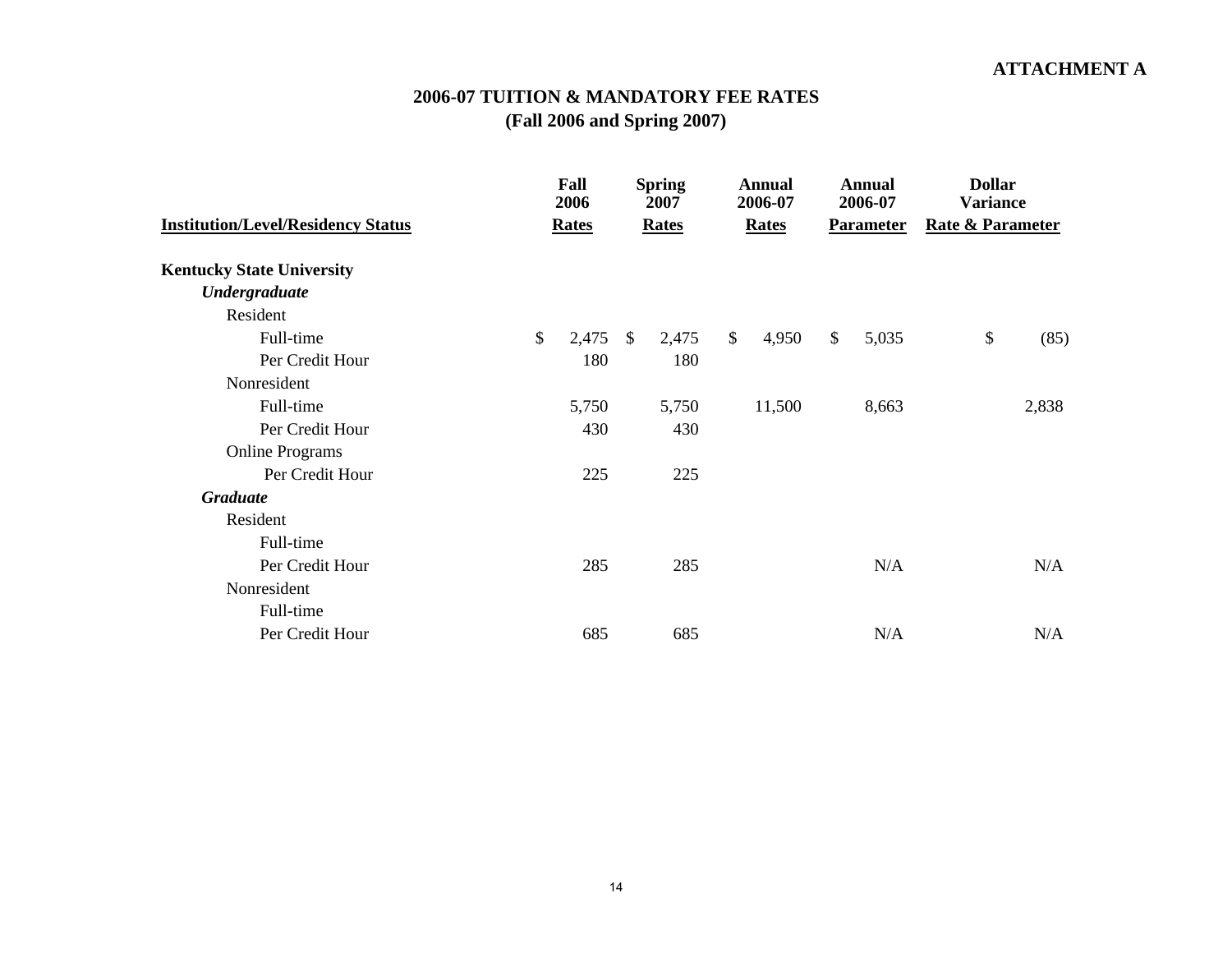#### **ATTACHMENT B**

# **KENTUCKY STATE UNIVERSITY2006-07 MANDATORY FEE SCHEDULE**

| Level                |                           |  | 2005-06<br>2006-07<br><b>Mandatory Fees</b><br><b>Mandatory Fees</b> |  |                          |                                                |
|----------------------|---------------------------|--|----------------------------------------------------------------------|--|--------------------------|------------------------------------------------|
|                      |                           |  |                                                                      |  |                          | <b>Condition for Payment</b>                   |
| <b>Undergraduate</b> |                           |  |                                                                      |  |                          |                                                |
|                      | <b>Student Health Fee</b> |  | 149                                                                  |  | $\overline{\phantom{a}}$ | Students with own insurance could opt out      |
|                      | Computer Usage Fee        |  | 71                                                                   |  | -                        | Per semester                                   |
| <b>Activity Fee</b>  |                           |  | 239                                                                  |  | $\overline{\phantom{0}}$ | Per semester                                   |
|                      | Service & Usage Fee       |  |                                                                      |  | 525                      | \$35 per credit hour capped at 15 credit hours |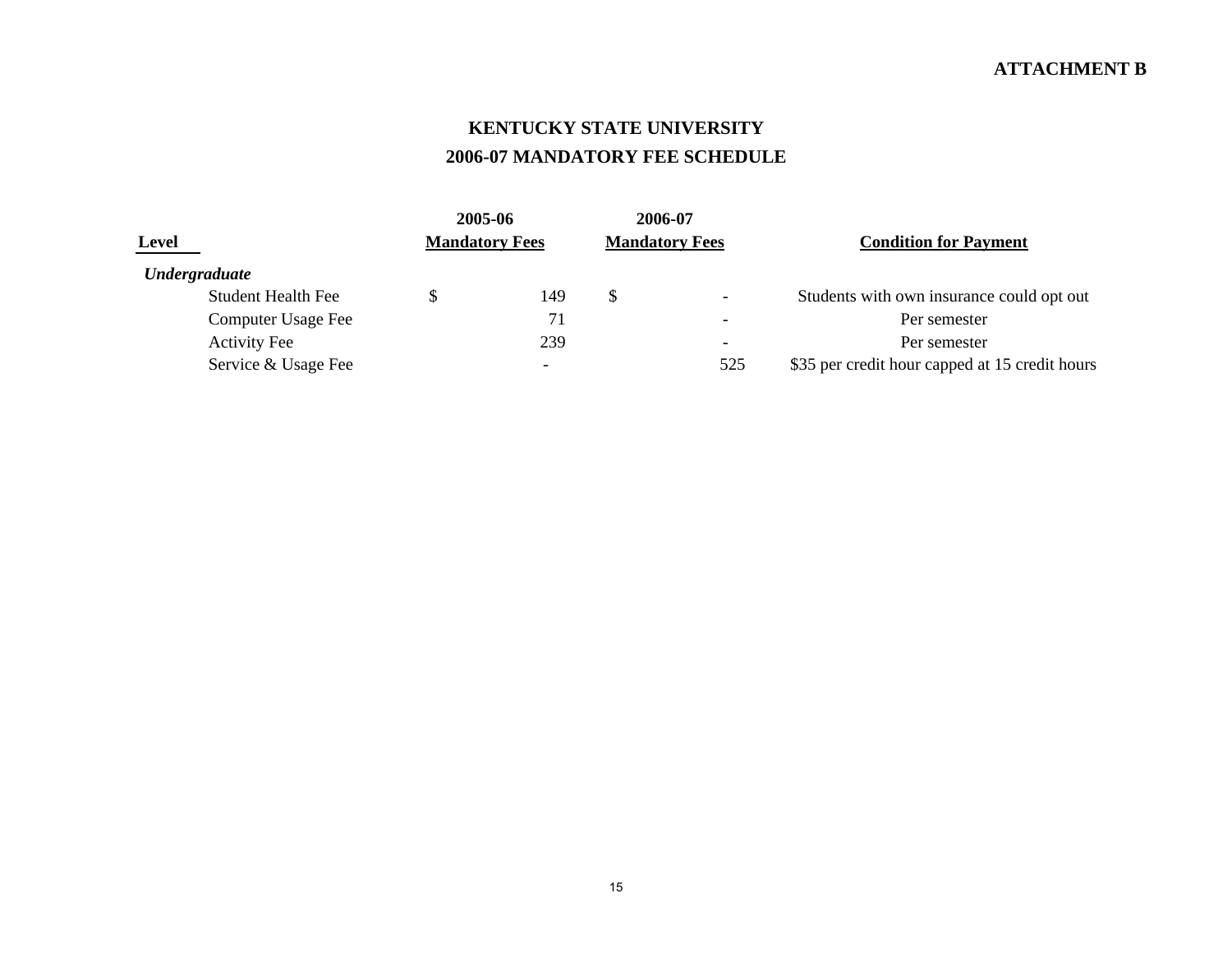# **Tuition and Fee Proposal Murray State University**

#### **ACTION: The staff recommends that the Council approve 2006-07 tuition rates for Murray State University.**

Proposed 2006-07 tuition and mandatory fees for Murray State University fall within the parameters established by the Council.

#### Undergraduate Resident Rates

Under the Murray State University proposal, annual rates for full-time, resident undergraduates will increase from \$4,428 to \$4,998, an increase of \$570 (see Attachment A). This increase is \$4 less than the maximum parameter of \$5,002.

#### Undergraduate Nonresident Rates

Under the proposal, nonresident rates will be \$13,566. This is 2.71 times the rate charged to residents. This rate meets the Council's parameter that requires nonresident rates be at least 1.75 times the resident rate.

#### Graduate Rates

Attachment A is a complete listing of rates, including graduate programs.

## Mandatory Fees

A complete listing of mandatory student fees for 2005-06 and 2006-07 may be found in Attachment B.

#### Tuition Revenue

Revenue from tuition and fees is projected to increase from \$53.9 million to \$61.8 million or \$7.9 million from 2006 to 2007.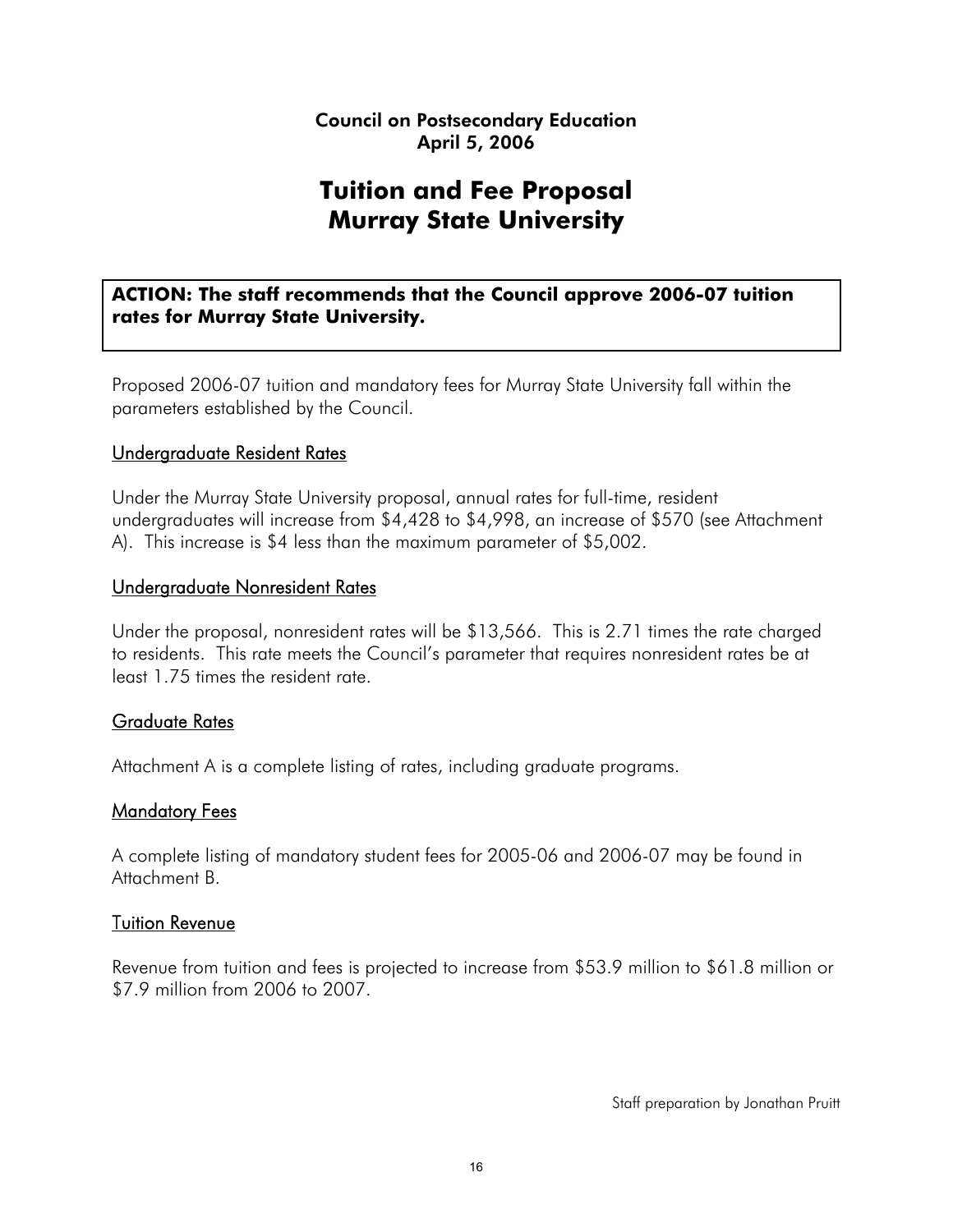#### **ATTACHMENT A**

#### **2006-07 TUITION & MANDATORY FEE RATES (Fall 2006 and Spring 2007)**

|                                           |              | Fall<br>2006 | <b>Spring</b><br>2007 |              | Annual<br>2006-07 |              | Annual<br>2006-07 |                  | <b>Dollar</b><br><b>Variance</b> |       |
|-------------------------------------------|--------------|--------------|-----------------------|--------------|-------------------|--------------|-------------------|------------------|----------------------------------|-------|
| <b>Institution/Level/Residency Status</b> |              | <b>Rates</b> |                       | <b>Rates</b> |                   | <b>Rates</b> |                   | <b>Parameter</b> | <b>Rate &amp; Parameter</b>      |       |
| <b>Murray State University</b>            |              |              |                       |              |                   |              |                   |                  |                                  |       |
| <b>Undergraduate</b>                      |              |              |                       |              |                   |              |                   |                  |                                  |       |
| Resident                                  |              |              |                       |              |                   |              |                   |                  |                                  |       |
| Full-time                                 | $\mathbb{S}$ | 2,499        | $\mathbb{S}$          | 2,499        | $\mathbb{S}$      | 4,998        | $\mathbb{S}$      | 5,002            | $\mathcal{S}$                    | (4)   |
| Per Credit Hour                           |              | 208          |                       | 208          |                   | 416          |                   | 417              |                                  |       |
| Nonresident                               |              |              |                       |              |                   |              |                   |                  |                                  |       |
| Full-time                                 |              | 6,783        |                       | 6,783        |                   | 13,566       |                   | 8,753            |                                  | 4,813 |
| Per Credit Hour                           |              | 565          |                       | 565          |                   | 1,130        |                   | 729              |                                  |       |
| <b>Graduate</b>                           |              |              |                       |              |                   |              |                   |                  |                                  |       |
| Resident                                  |              |              |                       |              |                   |              |                   |                  |                                  |       |
| Full-time                                 |              | 2,840        |                       | 2,840        |                   | 5,680        |                   | N/A              |                                  | N/A   |
| Per Credit Hour                           |              | 316          |                       | 316          |                   | 631          |                   |                  |                                  |       |
| Nonresident                               |              |              |                       |              |                   |              |                   |                  |                                  |       |
| Full-time                                 |              | 7,983        |                       | 7,983        |                   | 15,966       |                   | N/A              |                                  | N/A   |
| Per Credit Hour                           |              | 857          |                       | 857          |                   | 1,714        |                   |                  |                                  |       |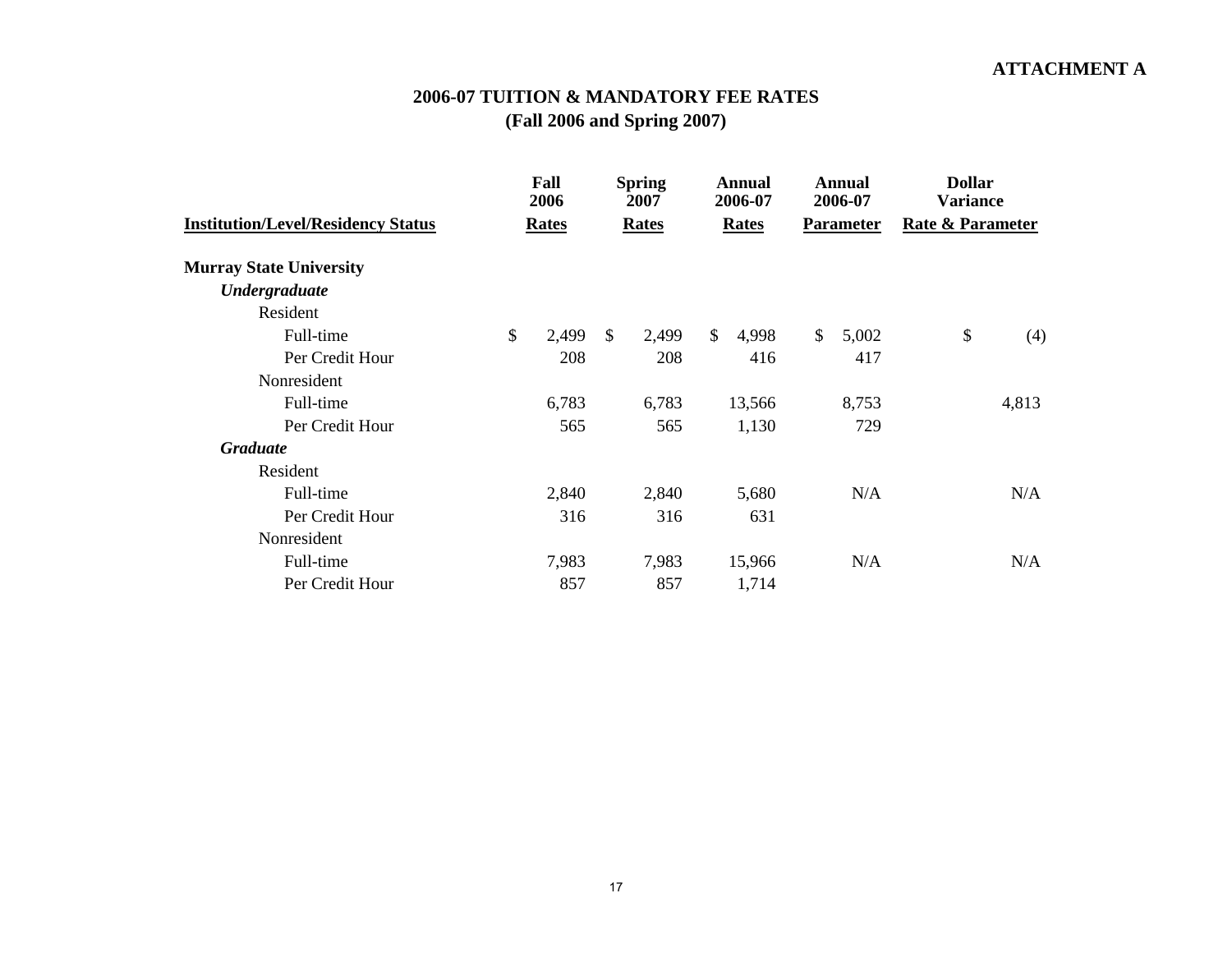#### **ATTACHMENT B**

#### **MURRAY STATE UNIVERSITY2006-07 MANDATORY FEE SCHEDULE**

|                         | 2005-06 |                       | 2006-07 |                       |                              |  |  |
|-------------------------|---------|-----------------------|---------|-----------------------|------------------------------|--|--|
| Level                   |         | <b>Mandatory Fees</b> |         | <b>Mandatory Fees</b> | <b>Condition for Payment</b> |  |  |
| <b>Undergraduate</b>    |         |                       |         |                       |                              |  |  |
| <b>Student Activity</b> | \$      | 124                   | \$      | 124                   | Required of all students     |  |  |
| Athletics               |         | 94                    |         | 109                   | Required of all students     |  |  |
| Technology              |         | 66                    |         | 90                    | Required of all students     |  |  |
| <b>Wellness Center</b>  |         | 34                    |         | 34                    | Required of all students     |  |  |
| Total                   | \$      | 318                   |         | 357                   |                              |  |  |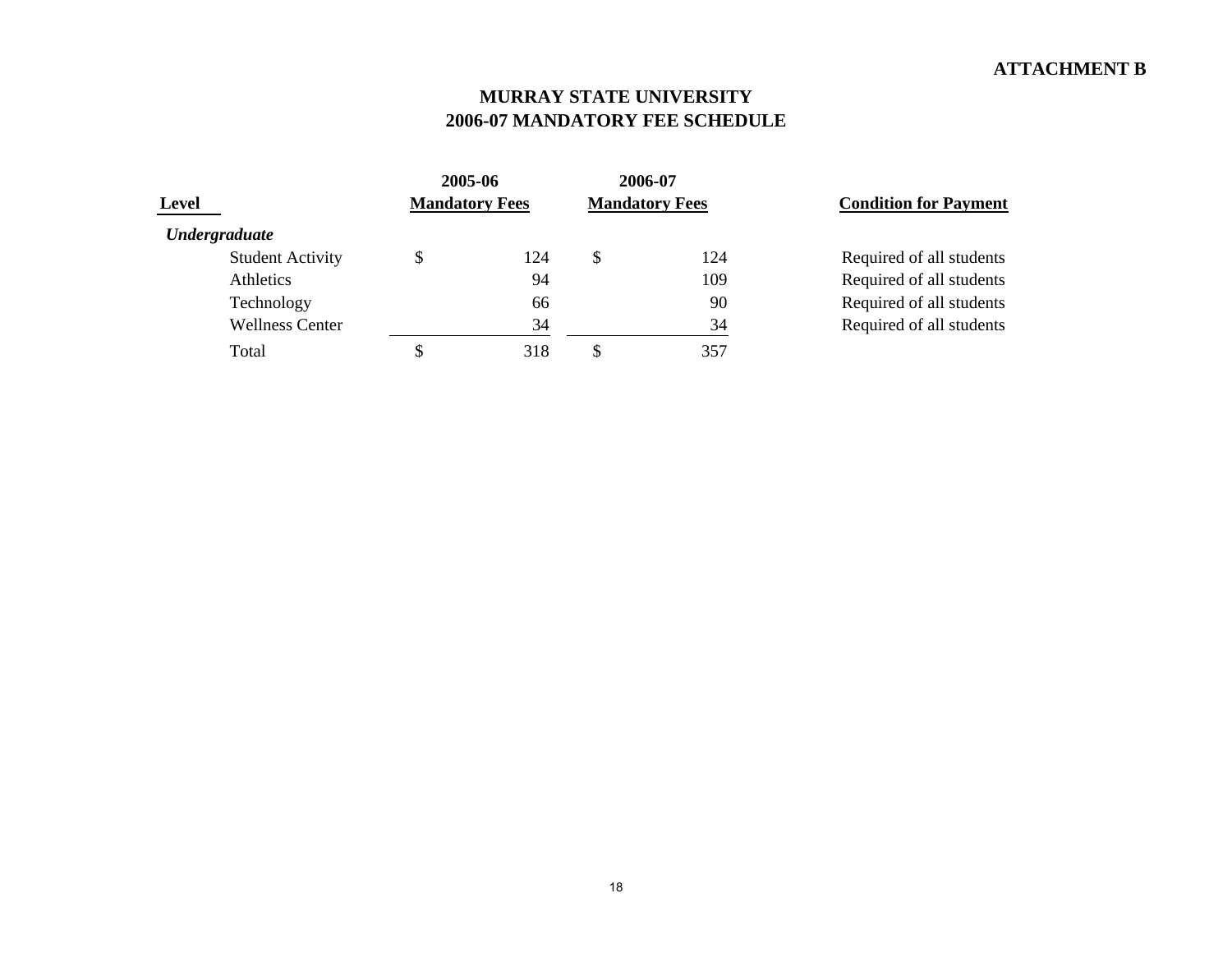# **Tuition and Fee Proposal Northern Kentucky University**

### **ACTION: The staff recommends that the Council approve 2006-07 tuition rates for Northern Kentucky University.**

Proposed 2006-07 tuition and mandatory fees for Northern Kentucky University fall within the parameters established by the Council with one exception. The exception for Northern Kentucky University is presented in a separate agenda item.

#### Undergraduate Resident Rates

Under the Northern Kentucky University proposal, annual rates for full-time, resident undergraduates will increase from \$4,968 to \$5,448, an increase of \$480 (see Attachment A). This increase is \$54 less than the maximum parameter of \$5,502.

#### Undergraduate Nonresident Rates

Under the proposal, nonresident rates will be \$10,200. This is 1.87 times the rate charged to residents. This rate meets the Council's parameter that requires nonresident rates be at least 1.75 times the resident rate. Northern Kentucky University is requesting an exception for nonresident students in the PACE (Program for Adult Centered Education) Program. This request is detailed in a separate agenda item.

#### Graduate Rates

Attachment A is a complete listing of rates, including graduate programs.

## Mandatory Fees

Northern Kentucky University indicates that mandatory fees will continue to be 'bundled' with tuition.

#### Tuition Revenue

Revenue from tuition and fees is projected to increase from \$81.7 million to \$87.8 million or \$6.2 million from 2006 to 2007.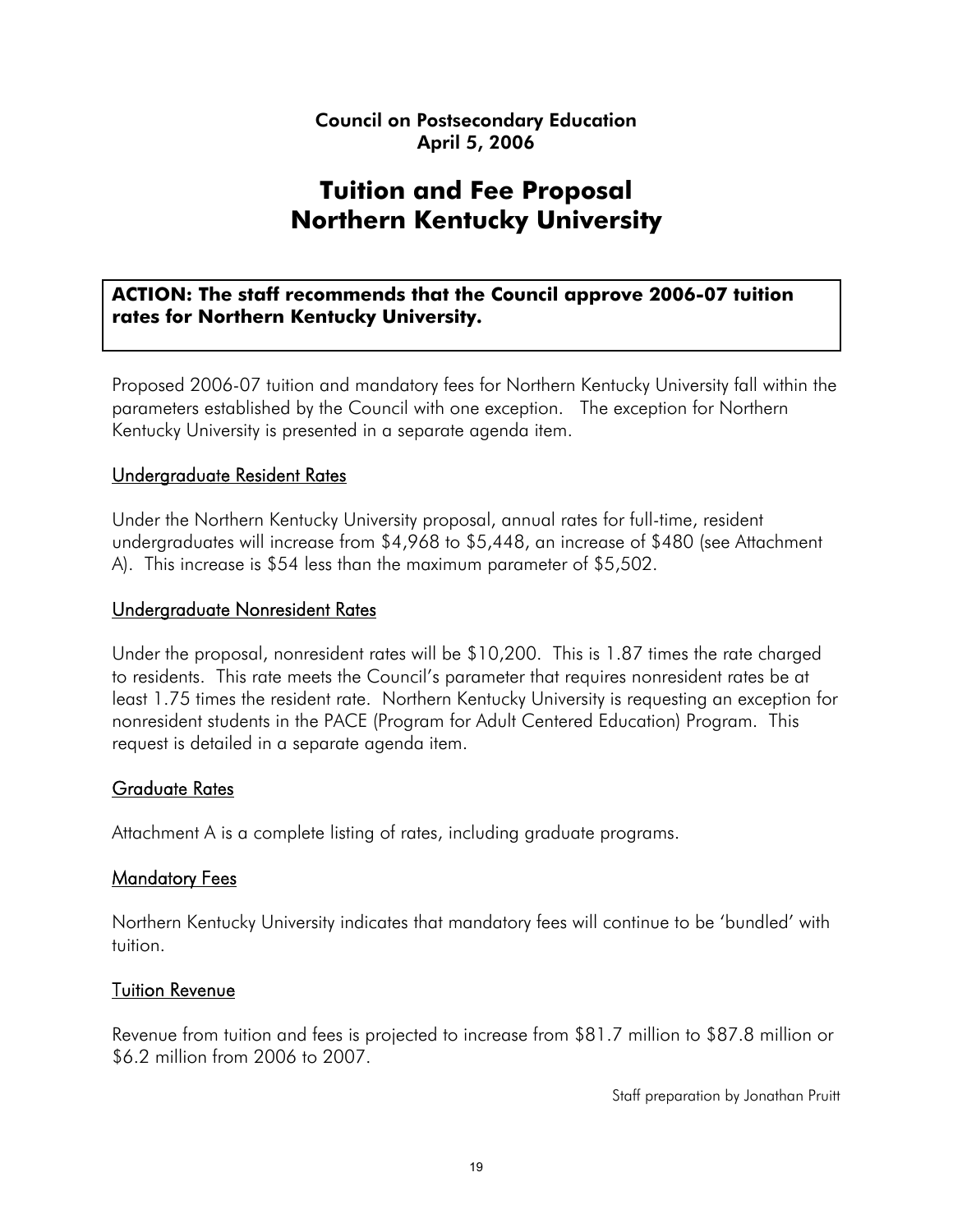#### **2006-07 TUITION & MANDATORY FEE RATES (Fall 2006 and Spring 2007)**

|                                           | Fall<br>2006          | <b>Spring</b><br>2007 | Annual<br>2006-07 | Annual<br>2006-07 | <b>Dollar</b><br><b>Variance</b> |
|-------------------------------------------|-----------------------|-----------------------|-------------------|-------------------|----------------------------------|
| <b>Institution/Level/Residency Status</b> | Rates                 | <b>Rates</b>          | Rates             |                   | Parameter* Rate & Parameter      |
| <b>Northern Kentucky University</b>       |                       |                       |                   |                   |                                  |
| <b>Undergraduate</b>                      |                       |                       |                   |                   |                                  |
| Resident                                  |                       |                       |                   |                   |                                  |
| Full-time                                 | $\mathbb{S}$<br>2,724 | 2,724<br>-S           | 5,448<br>\$       | 5,502 \$<br>\$    | (54)                             |
| Per Credit Hour                           | 227                   | 227                   |                   |                   |                                  |
| Nonresident                               |                       |                       |                   |                   |                                  |
| Full-time                                 | 5,100                 | 5,100                 | 10,200            | 9,534             | 666                              |
| Per Credit Hour                           | 425                   | 425                   |                   |                   |                                  |
| <b>Graduate</b>                           |                       |                       |                   |                   |                                  |
| Resident                                  |                       |                       |                   |                   |                                  |
| Per Credit Hour                           | 293                   | 293                   | N/A               | N/A               | N/A                              |
| Nonresident                               |                       |                       |                   |                   |                                  |
| Per Credit Hour                           | 573                   | 573                   | N/A               | N/A               | N/A                              |
| Metro - Nonresident                       |                       |                       |                   |                   |                                  |
| Per Credit Hour                           | 413                   | 413                   | N/A               | N/A               | N/A                              |
| <b>Business</b>                           |                       |                       |                   |                   |                                  |
| Resident                                  |                       |                       |                   |                   |                                  |
| Per Credit Hour                           | 312                   | 312                   | N/A               | N/A               | N/A                              |
| Nonresident                               |                       |                       |                   |                   |                                  |
| Per Credit Hour                           | 643                   | 643                   | N/A               | N/A               | N/A                              |
| Metro - Nonresident                       |                       |                       |                   |                   |                                  |
| Per Credit Hour                           | 413                   | 413                   | N/A               | N/A               | N/A                              |
| Law                                       |                       |                       |                   |                   |                                  |
| Resident                                  |                       |                       |                   |                   |                                  |
| Full-time                                 | 5,556                 | 5,556                 | 11,112            | N/A               | N/A                              |
| Per Credit Hour                           | 463                   | 463                   |                   | N/A               | N/A                              |
| Nonresident                               |                       |                       |                   |                   |                                  |
| Full-time                                 | 12,120                | 12,120                | 24,240            | N/A               | N/A                              |
| Per Credit Hour                           | 1,010                 | 1,010                 |                   | N/A               | N/A                              |
| Metro - Nonresident                       |                       |                       |                   |                   |                                  |
| Full-time                                 | 9,156                 | 9,156                 | 18,312            | N/A               | N/A                              |
| Per Credit Hour                           | 763                   | 763                   |                   | N/A               | N/A                              |

**\*Nonresident parameter is based on 175% of resident rate.**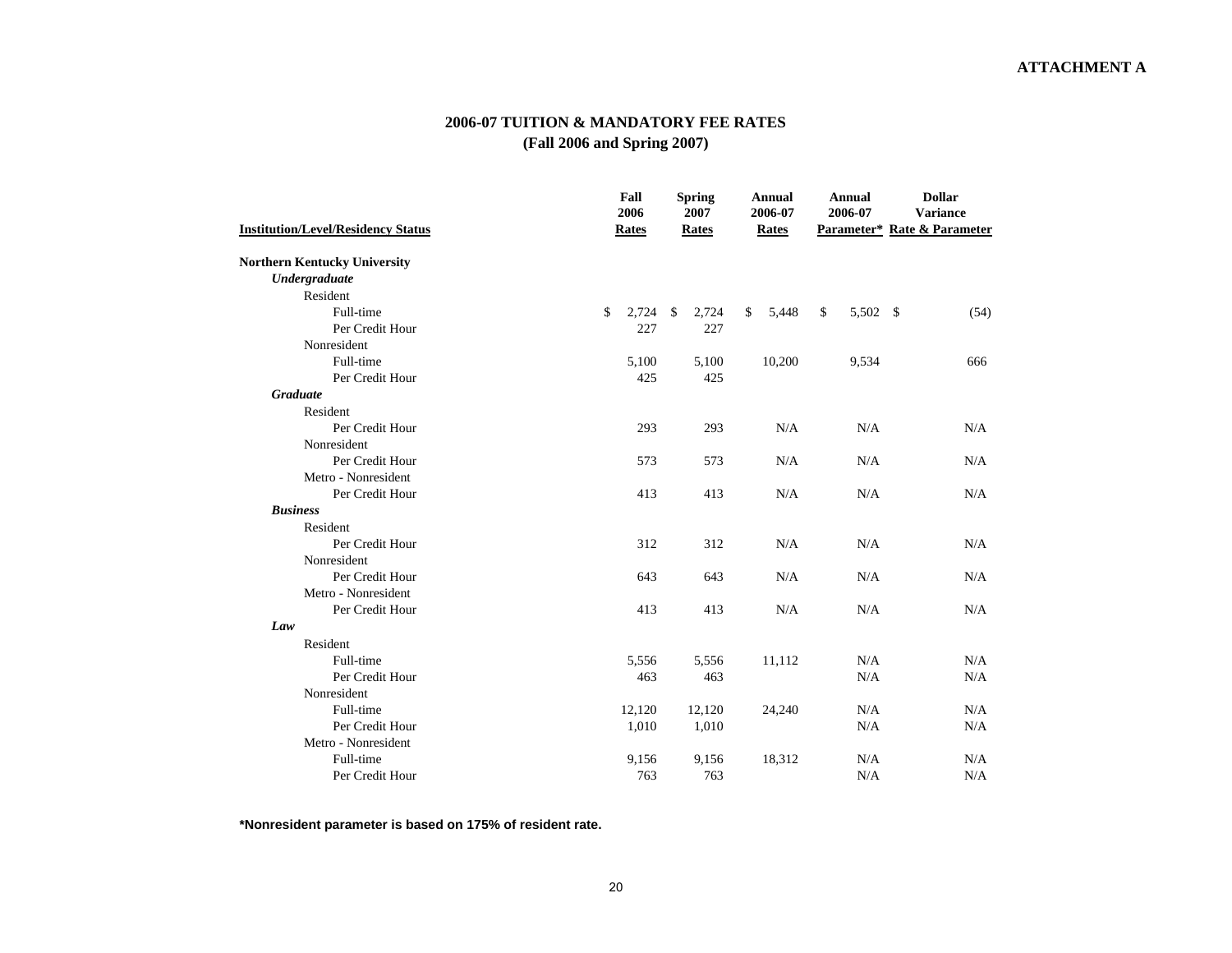# **Tuition and Fee Proposal University of Louisville**

#### **ACTION: The staff recommends that the Council approve 2006-07 tuition rates for the University of Louisville.**

Proposed 2006-07 tuition and mandatory fees for the University of Louisville fall within the parameters established by the Council.

#### Undergraduate Resident Rates

Under the University of Louisville proposal, annual rates for full-time, resident undergraduates will increase from \$5,532 to \$6,252, an increase of \$720 (see Attachment A). This increase is \$132 less than the maximum parameter of \$6,384.

#### Undergraduate Nonresident Rates

Under the proposal, nonresident rates will be \$16,072. This is 2.57 times the rate charged to residents. This rate meets the Council's parameter that requires nonresident rates be at least 1.75 times the resident rate.

#### Graduate Rates

Attachment A is a complete listing of rates, including graduate programs.

#### Mandatory Fees

University of Louisville indicates that mandatory fees will continue to be 'bundled' with tuition into a single rate for 2006-07.

#### Tuition Revenue

Revenue from tuition and fees is projected to increase from \$125.9 million to \$139.4 million or \$13.5 million from 2006 to 2007.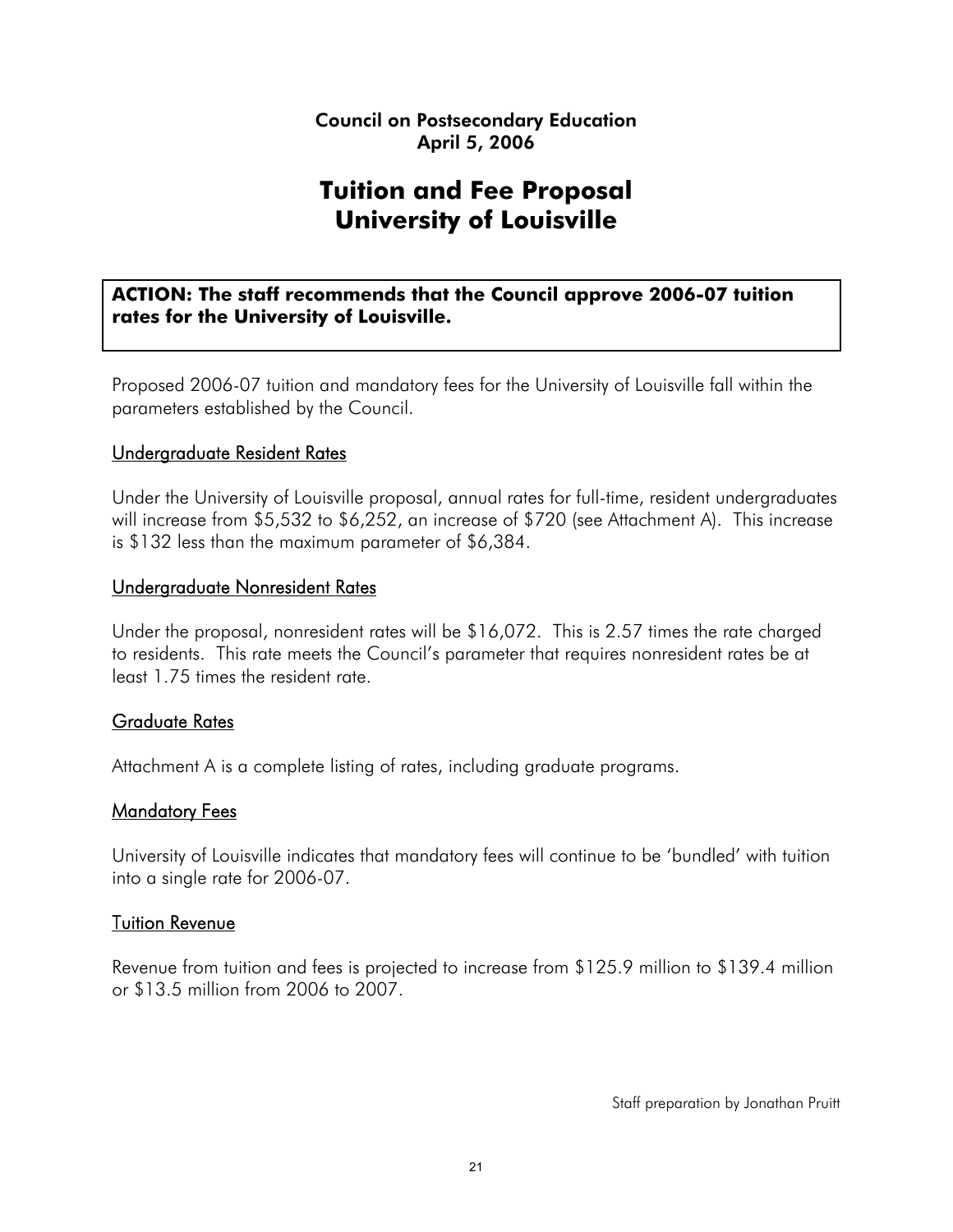#### **2006-07 TUITION & MANDATORY FEE RATES (Fall 2006 and Spring 2007)**

| <b>Institution/Level/Residency Status</b> | Fall<br>2006<br><b>Rates</b> | <b>Spring</b><br>2007<br><b>Rates</b> | <b>Annual</b><br>2006-07<br><b>Rates</b> | <b>Annual</b><br>2006-07<br>Parameter | <b>Dollar</b><br><b>Variance</b><br><b>Rate &amp; Parameter</b> |  |
|-------------------------------------------|------------------------------|---------------------------------------|------------------------------------------|---------------------------------------|-----------------------------------------------------------------|--|
|                                           |                              |                                       |                                          |                                       |                                                                 |  |
| <b>University of Louisville</b>           |                              |                                       |                                          |                                       |                                                                 |  |
| <b>Undergraduate</b>                      |                              |                                       |                                          |                                       |                                                                 |  |
| Resident                                  |                              |                                       |                                          |                                       |                                                                 |  |
| Full-time                                 | \$<br>3.126                  | \$<br>3,126                           | 6,252<br>\$                              | \$<br>6,384                           | \$<br>(132)                                                     |  |
| Per Credit Hour                           | 261.00                       | 261.00                                | 261.00                                   |                                       |                                                                 |  |
| Nonresident                               |                              |                                       |                                          |                                       |                                                                 |  |
| Full-time                                 | 8,036                        | 8,036                                 | 16,072                                   | 10,941                                | 5,131                                                           |  |
| Per Credit Hour                           | 670.00                       | 670.00                                | 670.00                                   |                                       |                                                                 |  |
| <b>Distance Education</b>                 |                              |                                       |                                          |                                       |                                                                 |  |
| Per Credit Hour                           | 339.30                       | 339.30                                | 339.30                                   | N/A                                   | N/A                                                             |  |
| <b>Graduate</b>                           |                              |                                       |                                          |                                       |                                                                 |  |
| Resident                                  |                              |                                       |                                          |                                       |                                                                 |  |
| Full-time                                 | 3,393                        | 3,393                                 | 6,786                                    | N/A                                   | N/A                                                             |  |
| Per Credit Hour                           | 377.00                       | 377.00                                | 377.00                                   |                                       |                                                                 |  |
| Nonresident                               |                              |                                       |                                          |                                       |                                                                 |  |
| Full-time                                 | 8,674                        | 8,674                                 | 17,348                                   | N/A                                   | N/A                                                             |  |
| Per Credit Hour                           | 964.00                       | 964.00                                | 964.00                                   |                                       |                                                                 |  |
| <b>Distance Education</b>                 |                              |                                       |                                          |                                       |                                                                 |  |
| Per Credit Hour                           | 490.10                       | 490.10                                | 490.10                                   | N/A                                   | N/A                                                             |  |
| Law                                       |                              |                                       |                                          |                                       |                                                                 |  |
| Resident                                  |                              |                                       |                                          |                                       |                                                                 |  |
| Full-time                                 | 5,705                        | 5,705                                 | 11,410                                   | N/A                                   | N/A                                                             |  |
| Per Credit Hour                           | 571.00                       | 571.00                                | 571.00                                   |                                       |                                                                 |  |
| Nonresident                               |                              |                                       |                                          |                                       |                                                                 |  |
| Full-time                                 | 11,777                       | 11,777                                | 23,554                                   | N/A                                   | N/A                                                             |  |
| Per Credit Hour                           | 1,178.00                     | 1,178.00                              | 1,178.00                                 |                                       |                                                                 |  |
| <b>MBA</b>                                |                              |                                       |                                          |                                       |                                                                 |  |
| Resident                                  |                              |                                       |                                          |                                       |                                                                 |  |
| Full-time                                 | 4,545                        | 4,545                                 | 9,090                                    | N/A                                   | N/A                                                             |  |
| Per Credit Hour                           | 505.00                       | 505.00                                | 505.00                                   |                                       |                                                                 |  |
| Nonresident                               |                              |                                       |                                          |                                       |                                                                 |  |
| Full-time                                 | 10,583                       | 10,583                                | 21,166                                   | N/A                                   | N/A                                                             |  |
| Per Credit Hour                           | 1,176.00                     | 1,176.00                              | 1,176.00                                 |                                       |                                                                 |  |
| <b>Medicine</b>                           |                              |                                       |                                          |                                       |                                                                 |  |
| Resident                                  | 10,193                       | 10,193                                | 20,386                                   | N/A                                   | N/A                                                             |  |
| Nonresident                               | 21,375                       | 21,375                                | 42,750                                   | N/A                                   | $\rm N/A$                                                       |  |
| <b>Dentistry</b>                          |                              |                                       |                                          |                                       |                                                                 |  |
| Resident                                  | 8,544                        | 8,544                                 | 17,088                                   | N/A                                   | N/A                                                             |  |
| Nonresident                               | 20,484                       | 20,484                                | 40,968                                   | N/A                                   | N/A                                                             |  |
|                                           |                              |                                       |                                          |                                       |                                                                 |  |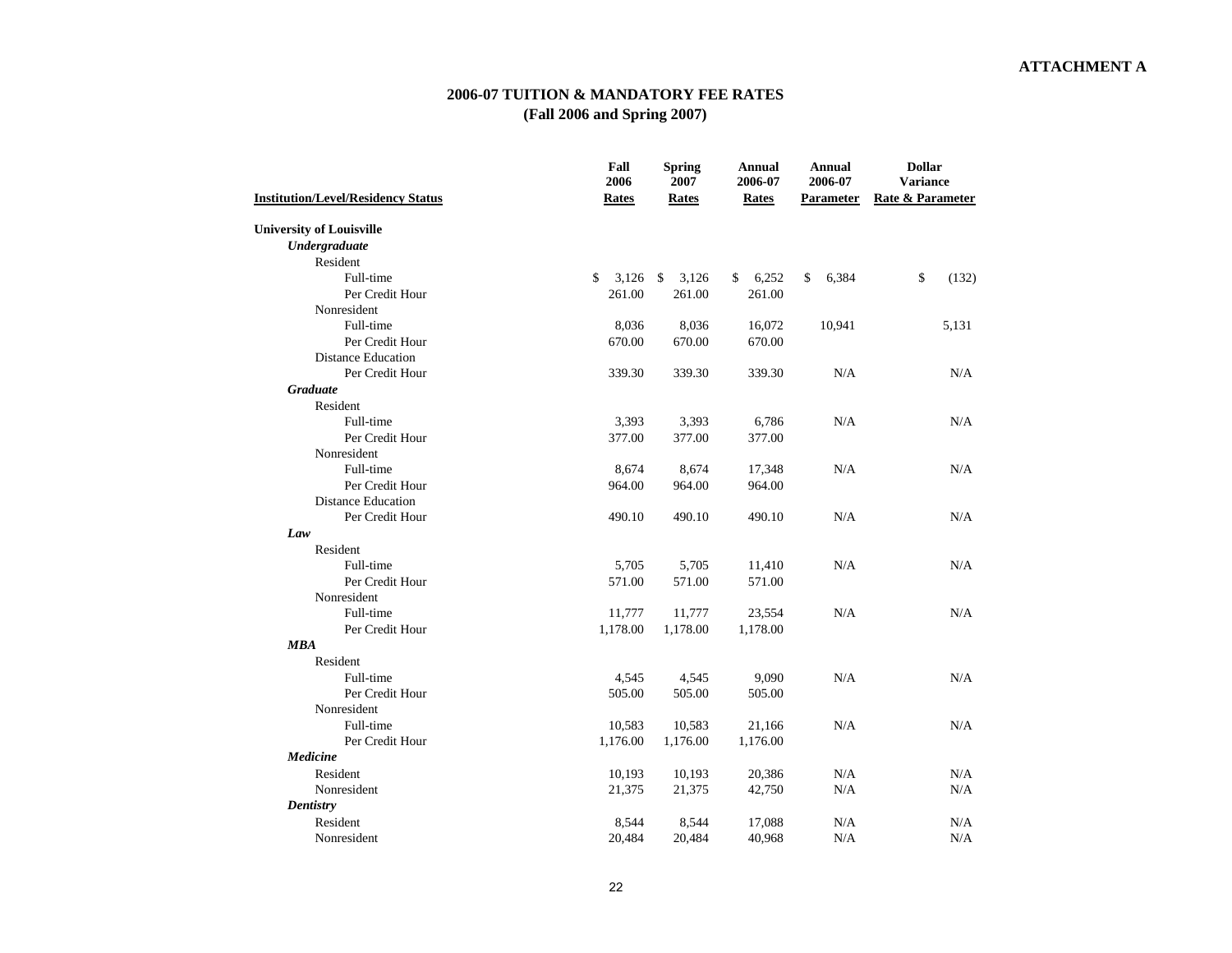# **Tuition and Fee Proposal Western Kentucky University**

## **ACTION: The staff recommends that the Council approve 2006-07 tuition rates for Western Kentucky University.**

Proposed 2006-07 tuition and mandatory fees for Western Kentucky University fall within the parameters established by the Council with one exception. The exception for Western Kentucky University is presented in a separate agenda item.

#### Undergraduate Resident Rates

Under the Western Kentucky University proposal, annual rates for full-time, resident undergraduates will increase from \$5,316 to \$5,860, an increase of \$544 (see Attachment A). This increase is equal to the parameter established by the Council.

#### Undergraduate Nonresident Rates

Under the proposal, nonresident rates will be \$14,400. This is 2.46 times the rate charged to residents. This rate meets the Council's parameter that requires nonresident rates be at least 1.75 times the resident rate. Western Kentucky University is requesting an exception for nonresident students covered by their tuition incentive program. This exception is presented in a separate agenda item.

#### Graduate Rates

Attachment A is a complete listing of rates, including graduate programs.

#### Mandatory Fees

A complete listing of mandatory student fees may be found in Attachment B.

#### Tuition Revenue

Revenue from tuition and fees is projected to increase from \$99.3 million to \$111.9 million or \$12.6 million from 2006 to 2007.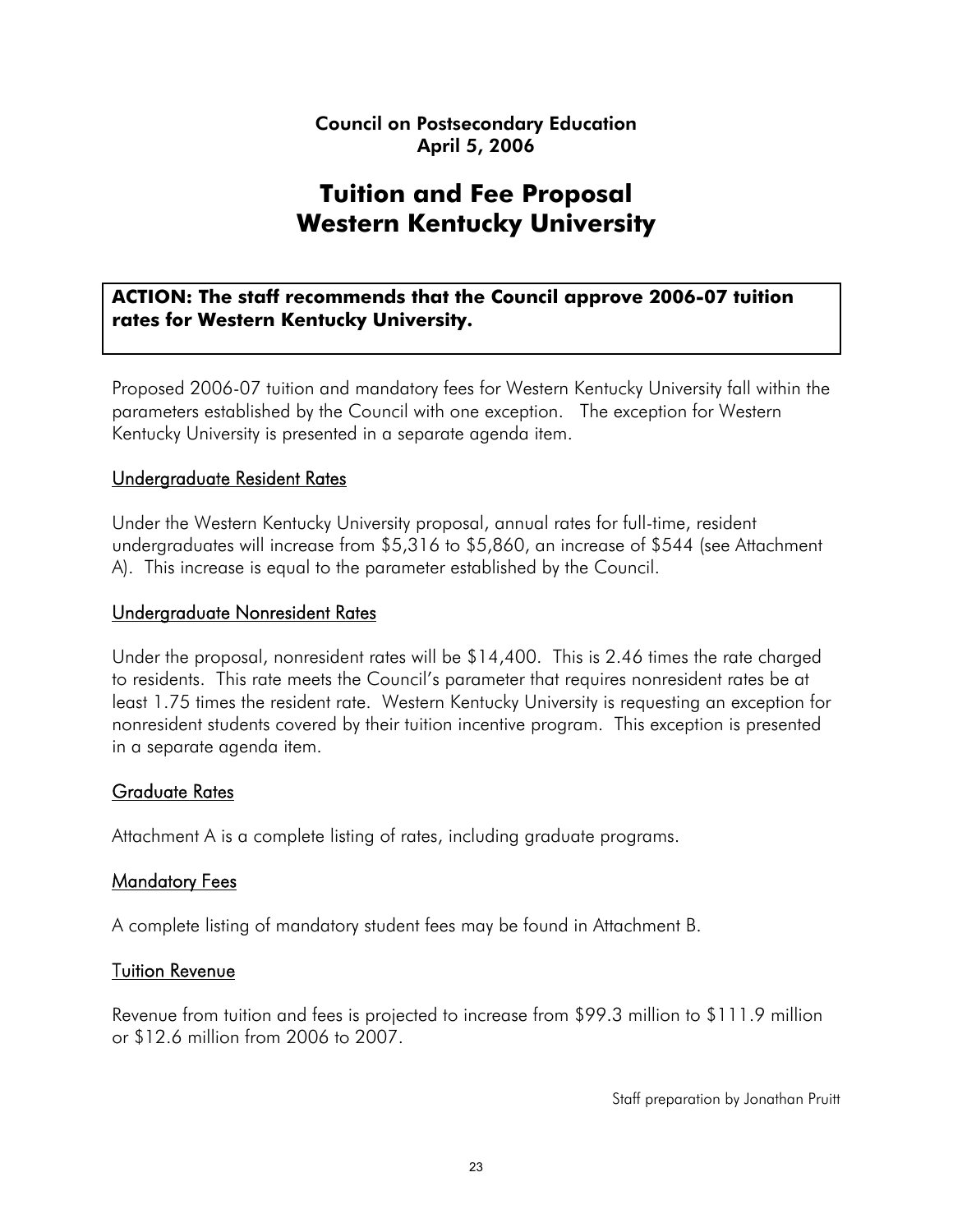#### **2006-07 TUITION & MANDATORY FEE RATES(Fall 2006 and Spring 2007)**

| <b>Institution/Level/Residency Status</b>      | Fall<br>2006<br><b>Rates</b> | <b>Spring</b><br>2007<br><b>Rates</b> | <b>Annual</b><br>2006-07<br><b>Rates</b> | Annual<br>2006-07 | <b>Dollar</b><br><b>Variance</b><br>Parameter Rate & Parameter |
|------------------------------------------------|------------------------------|---------------------------------------|------------------------------------------|-------------------|----------------------------------------------------------------|
|                                                |                              |                                       |                                          |                   |                                                                |
| <b>Western Kentucky University</b>             |                              |                                       |                                          |                   |                                                                |
| Undergraduate                                  |                              |                                       |                                          |                   |                                                                |
| Resident                                       |                              |                                       |                                          |                   |                                                                |
| Full-time - Main Campus                        | \$<br>2,930                  | 2,930<br>S                            | \$<br>5,860                              | \$<br>5,860 \$    |                                                                |
| Part-time - Main Campus (per credit hour)      | 244                          | 244                                   |                                          |                   |                                                                |
| Part-time - Distance Learning (Online Courses) | 298                          | 298                                   |                                          |                   |                                                                |
| Nonresident                                    |                              |                                       |                                          |                   |                                                                |
| Full-time - Main Campus                        | 7,200                        | 7,200                                 | 14,400                                   | 10,255            | 4,145                                                          |
| Part-time - Main Campus (per credit hour)      | 600                          | 600                                   | 600                                      |                   |                                                                |
| Part-time - Distance Learning (Online Courses) | 258                          | 274                                   | 298                                      |                   |                                                                |
| <b>Graduate</b>                                |                              |                                       |                                          |                   |                                                                |
| Resident                                       |                              |                                       |                                          |                   |                                                                |
| Full-time                                      | 3,260                        | 3,260                                 | 6,520                                    |                   |                                                                |
| Part-time (per credit hour)                    | 326                          | 326                                   | 326                                      |                   |                                                                |
| Part-time - Distance Learning (Online Courses) | 340                          | 358                                   | 391                                      |                   |                                                                |
| Nonresident                                    |                              |                                       |                                          |                   |                                                                |
| Full-time - Domestic                           | 3,570                        | 3,570                                 | 7,140                                    |                   |                                                                |
| Full-time - International                      | 7,910                        | 7,910                                 | 15,820                                   |                   |                                                                |
| Part-time (per credit hour) - Domestic         | 357                          | 357                                   | 357                                      |                   |                                                                |
| Part-time (per credit hour) - International    | 351                          | 367                                   | 404                                      |                   |                                                                |
| Part-time - Distance Learning (Online Courses) | 340                          | 358                                   | 391                                      |                   |                                                                |

**Note: Rates for students covered by WKU's tuition incentive program are included in the exceptions agenda item.**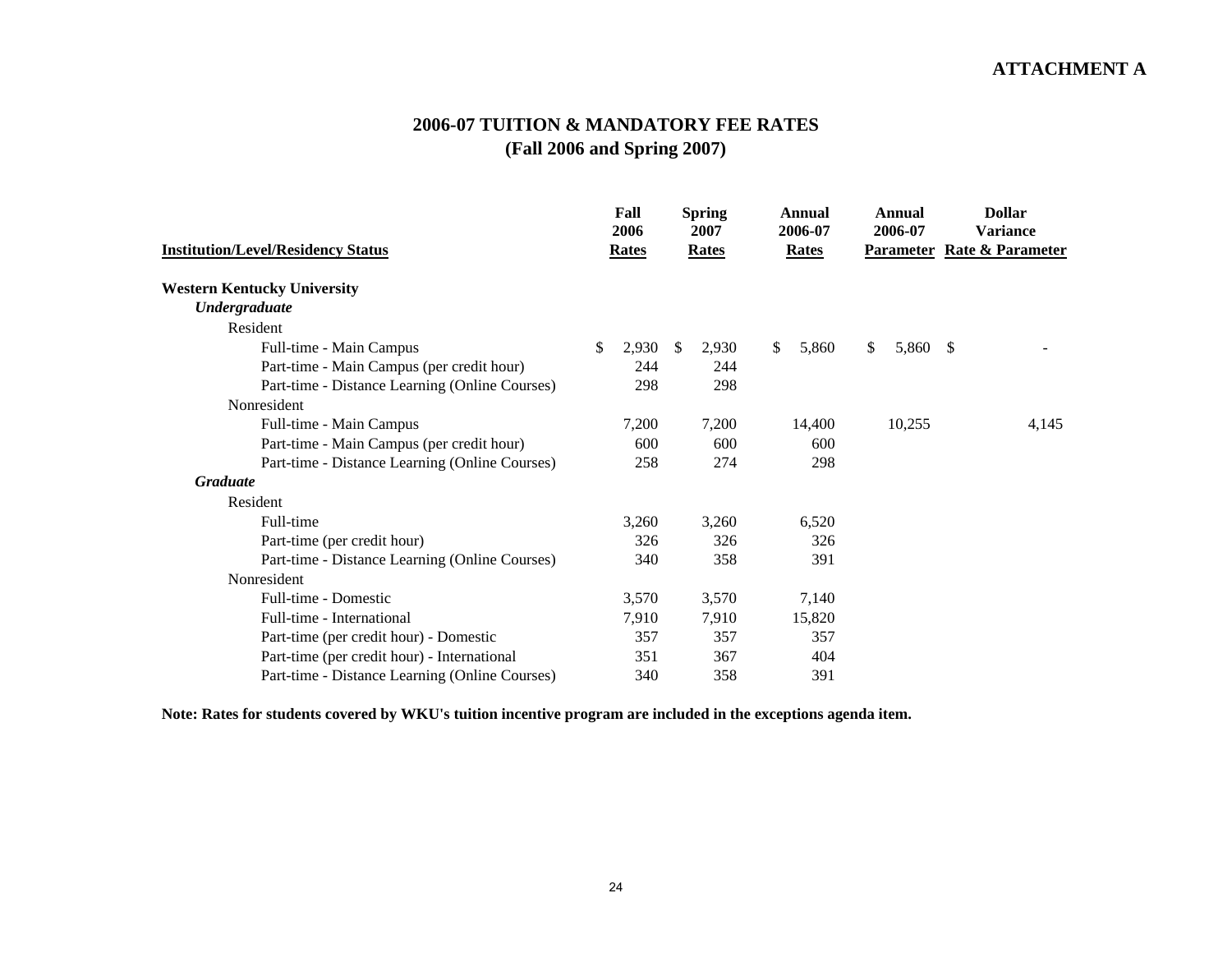### **WESTERN KENTUCKY UNIVERSITY 2006-07 MANDATORY FEE SCHEDULE**

|                              | 2005-06               | 2006-07               |                                               |  |
|------------------------------|-----------------------|-----------------------|-----------------------------------------------|--|
| <b>Level</b>                 | <b>Mandatory Fees</b> | <b>Mandatory Fees</b> | <b>Condition for Payment</b>                  |  |
| Undergraduate/Graduate       |                       |                       |                                               |  |
| <b>Student Athletics Fee</b> | 214                   | 222                   | all full-time/pro-rated to part-time students |  |

**Note: Not charged to online learning.**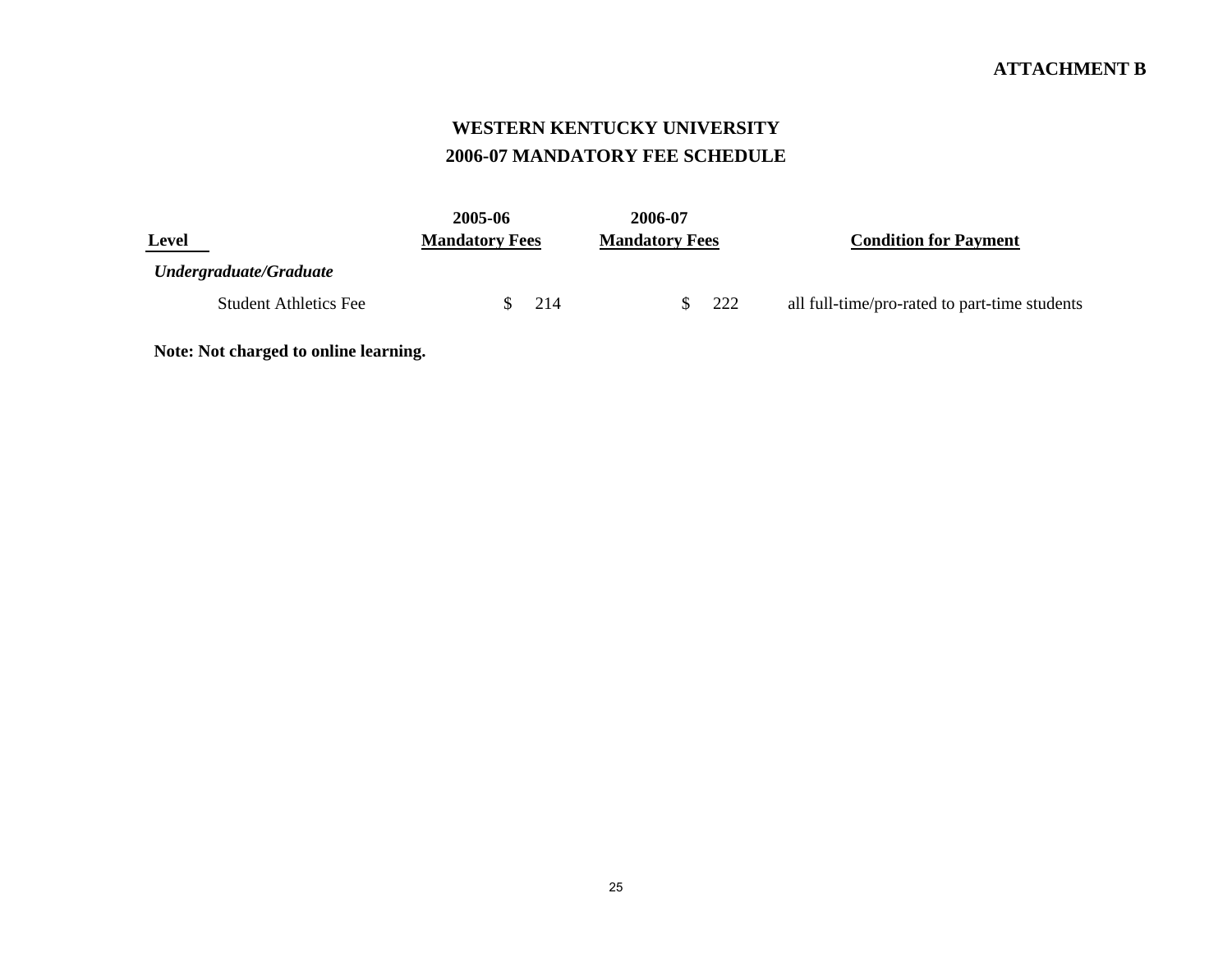# **Tuition and Fee Proposal Exceptions**

**ACTION: The staff recommends that the Council approve the following tuition and fee exceptions for 2006-07 in order to extend current practice regarding selected nonresident populations pending further study.** 

The exceptions requested from four universities and KCTCS all involve select populations of nonresident students and are based on extending a current practice for a narrowly defined group of students. The recommendation of the Council staff is to temporarily approve these exceptions for 2006-07 pending further study.

#### **Eastern Kentucky University**

Eastern Kentucky University has requested that an exception be made to the tuition parameter requiring nonresidents to pay at least 1.75 times the resident rate. EKU requests the nonresident rate be 1.59 times the resident rate for students in targeted counties in neighboring states. Based on 2005 enrollment, this exception will apply to 1,114 students. EKU argues that the discounted rate is crucial to continue the recruitment and retention of students in these areas which contribute to campus diversity and bring high-performing students to Kentucky. If this exception is not approved, the tuition rate for EKU nonresident students from these counties will be the minimum rate allowable under the Council's parameters, 1.75 times the resident rate.

#### Morehead State University

Morehead State University has requested that an exception be made to the tuition parameter requiring nonresidents to pay at least 1.75 times the resident rate. MoSU requests the nonresident rate be 1.25 times the resident rate for students in targeted counties in neighboring states and select urban areas. Based on 2005 enrollment, this exception will apply to 508 students. MoSU argues that the discounted rate is crucial to recruitment and retention of high-performing out-of-state students and also to the recruitment of minority students. If this exception is not approved, the tuition rate for MoSU nonresident students from contiguous counties and select urban areas will be the minimum rate allowable under the Council's parameters, 1.75 times the resident rate.